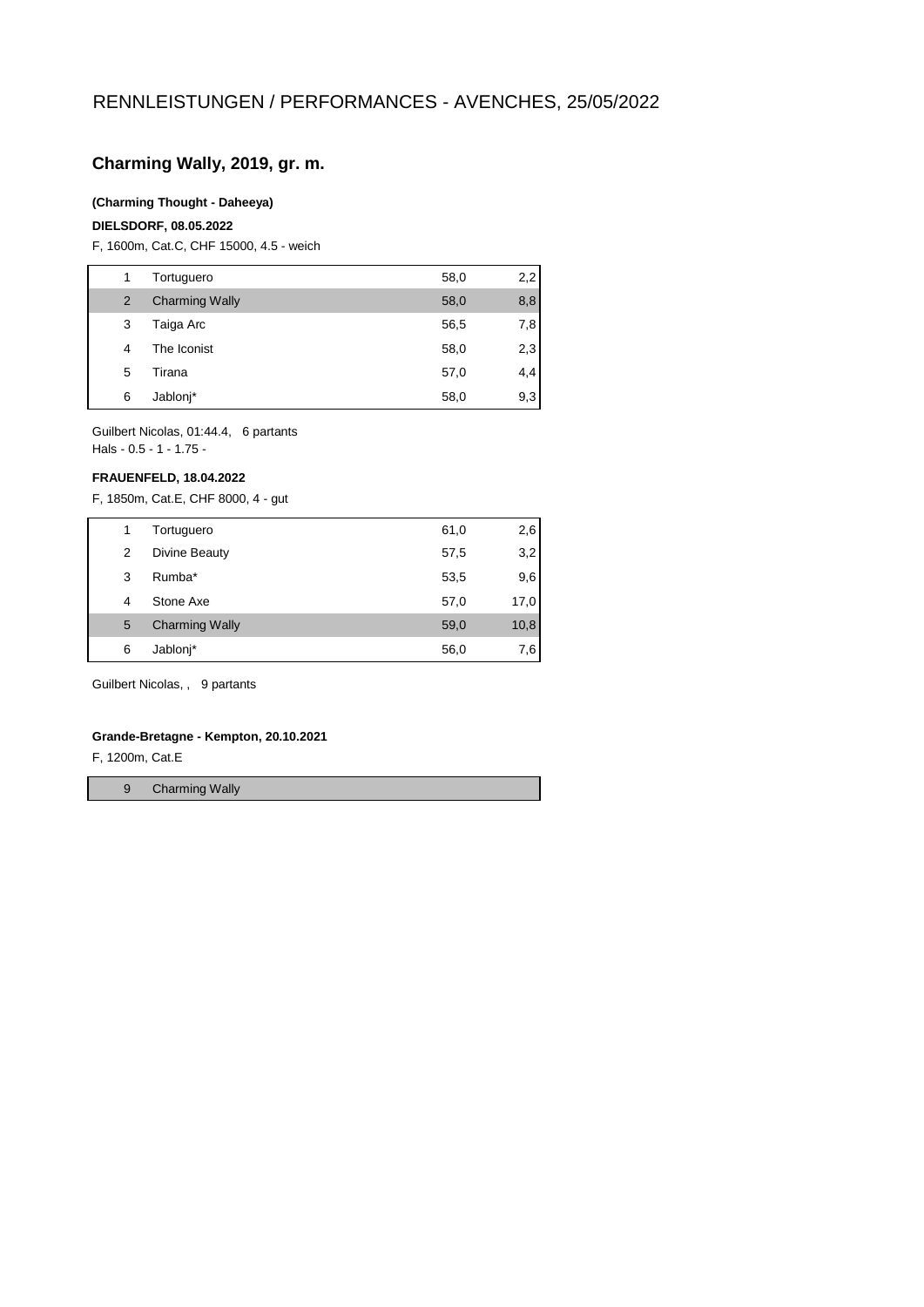# **Divine Beauty, 2019, b. f.**

#### **(Fast Company - Rising Wind)**

## **DIELSDORF, 08.05.2022**

F, 1800m, Cat.F, CHF 8000, 4.5 - weich

| 1 | <b>Divine Beauty</b> | 62,5 | 2,1  |
|---|----------------------|------|------|
| 2 | Patrick's Night*     | 57,0 | 11,3 |
| 3 | Archer               | 59,0 | 4,3  |
| 4 | Rumba*               | 55,5 | 2,9  |
| 5 | Stone Axe            | 57,0 | 15,6 |
| 6 | <b>Clint Dey</b>     | 57,0 | 13,1 |

Campos Remi, 01:57.4, 9 partants 0.5 - 3 - Kopf - 1.5 -

## **FRAUENFELD, 18.04.2022**

F, 1850m, Cat.E, CHF 8000, 4 - gut

| 1 | Tortuguero            | 61,0 | 2,6  |
|---|-----------------------|------|------|
| 2 | <b>Divine Beauty</b>  | 57,5 | 3,2  |
| 3 | Rumba*                | 53,5 | 9,6  |
| 4 | Stone Axe             | 57,0 | 17,0 |
| 5 | <b>Charming Wally</b> | 59,0 | 10,8 |
| 6 | Jablonj*              | 56,0 | 7,6  |

Campos Remi, , 9 partants

### **France - Lyon-la Soie, 10.02.2022**

F, 2150m, Cat.E, EUR 19000

4 Divine Beauty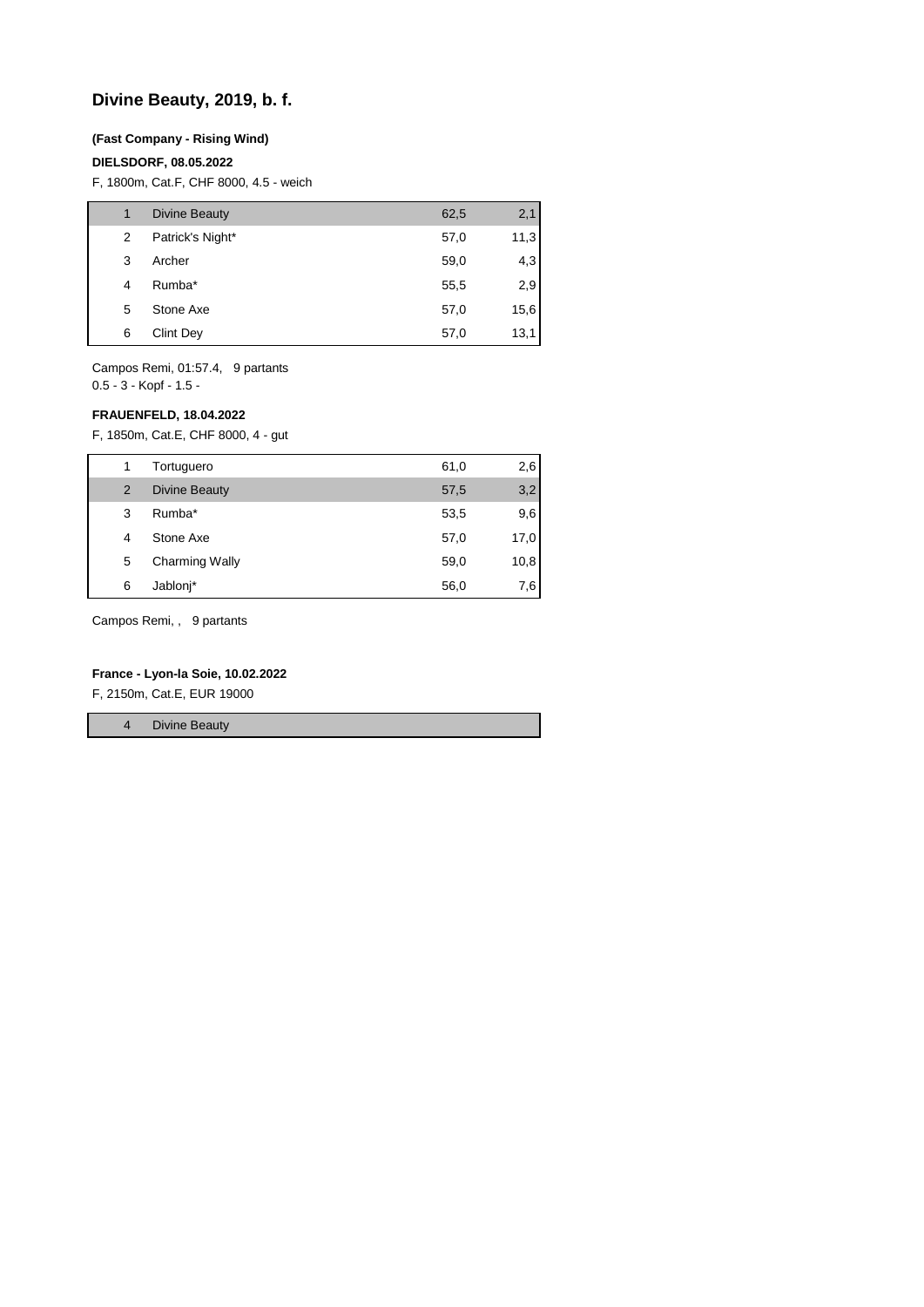# **Patrick's Night\*, 2019, b. h.**

#### **(Harzand - Pasalsa)**

#### **DIELSDORF, 08.05.2022**

F, 1800m, Cat.F, CHF 8000, 4.5 - weich

| 1 | Divine Beauty    | 62,5 | 2,1  |
|---|------------------|------|------|
| 2 | Patrick's Night* | 57,0 | 11,3 |
| 3 | Archer           | 59,0 | 4,3  |
| 4 | Rumba*           | 55,5 | 2,9  |
| 5 | Stone Axe        | 57,0 | 15,6 |
| 6 | <b>Clint Dey</b> | 57,0 | 13,1 |

Veron Fabrice, 01:57.4, 9 partants 0.5 - 3 - Kopf - 1.5 -

# **Rumba\*, 2019, gr. f.**

#### **(The Grey Gatsby - Rafale Bere)**

**DIELSDORF, 08.05.2022**

F, 1800m, Cat.F, CHF 8000, 4.5 - weich

| 1 | Divine Beauty    | 62,5 | 2,1  |
|---|------------------|------|------|
| 2 | Patrick's Night* | 57,0 | 11,3 |
| 3 | Archer           | 59,0 | 4,3  |
| 4 | Rumba*           | 55,5 | 2,9  |
| 5 | Stone Axe        | 57,0 | 15,6 |
| 6 | <b>Clint Dey</b> | 57,0 | 13,1 |

Zwahlen Karin, 01:57.4, 9 partants 0.5 - 3 - Kopf - 1.5 -

### **FRAUENFELD, 18.04.2022**

F, 1850m, Cat.E, CHF 8000, 4 - gut

| 1 | Tortuguero            | 61,0 | 2,6  |
|---|-----------------------|------|------|
| 2 | Divine Beauty         | 57,5 | 3,2  |
| 3 | Rumba*                | 53,5 | 9,6  |
| 4 | Stone Axe             | 57,0 | 17,0 |
| 5 | <b>Charming Wally</b> | 59,0 | 10,8 |
| 6 | Jablonj*              | 56,0 | 7.6  |

Am.Donzé Yvonne, , 9 partants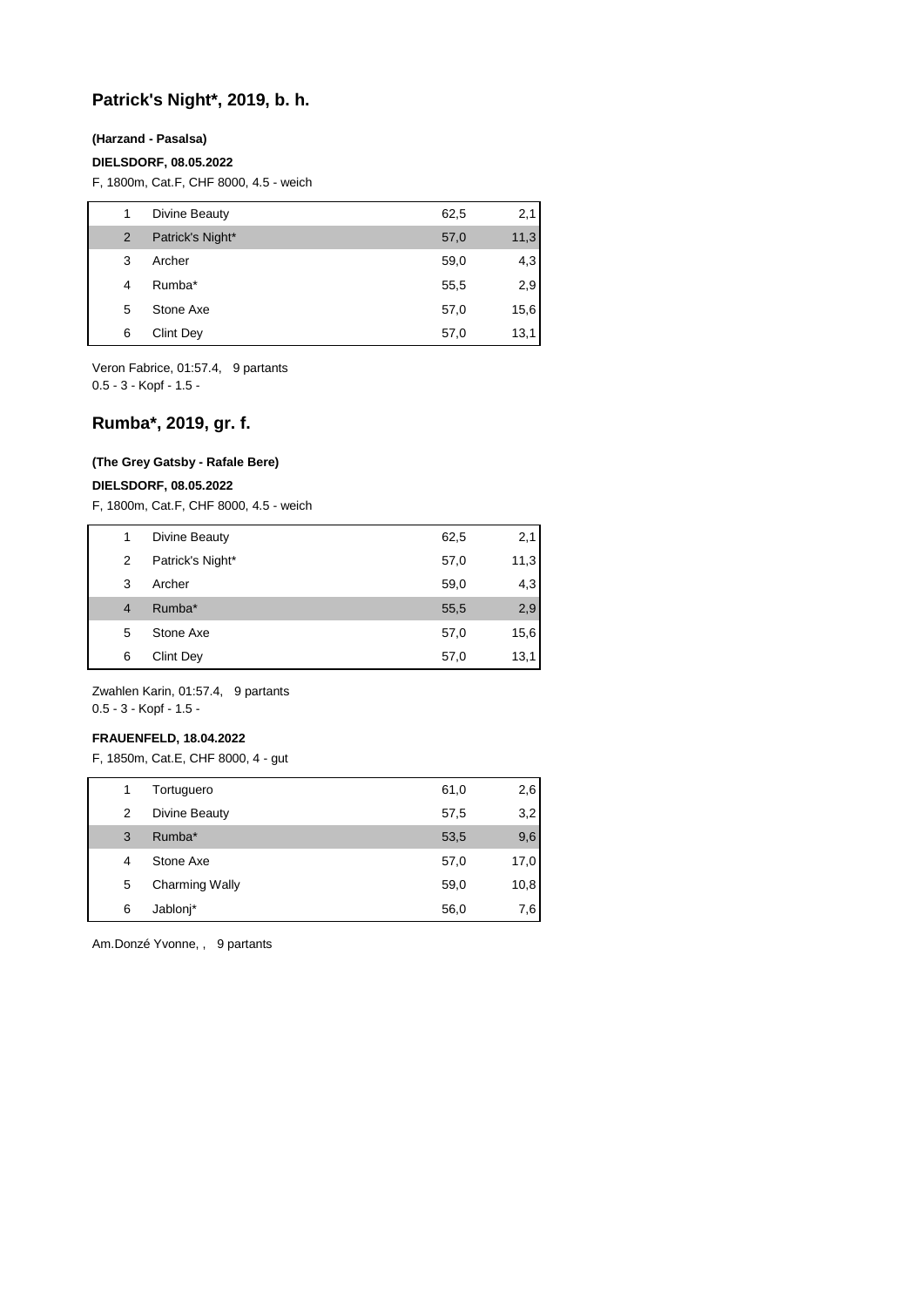# **Stone Axe, 2019, gr. h.**

## **(Zoffany - Roystonea)**

### **DIELSDORF, 08.05.2022**

F, 1800m, Cat.F, CHF 8000, 4.5 - weich

| 1 | Divine Beauty    | 62,5 | 2,1  |
|---|------------------|------|------|
| 2 | Patrick's Night* | 57,0 | 11,3 |
| 3 | Archer           | 59,0 | 4,3  |
| 4 | Rumba*           | 55,5 | 2,9  |
| 5 | Stone Axe        | 57,0 | 15,6 |
| 6 | <b>Clint Dey</b> | 57,0 | 13,1 |

Bürgin Tim, 01:57.4, 9 partants 0.5 - 3 - Kopf - 1.5 -

### **FRAUENFELD, 18.04.2022**

F, 1850m, Cat.E, CHF 8000, 4 - gut

|   | Tortuguero            | 61,0 | 2,6  |
|---|-----------------------|------|------|
| 2 | Divine Beauty         | 57,5 | 3,2  |
| 3 | Rumba*                | 53,5 | 9,6  |
| 4 | Stone Axe             | 57,0 | 17,0 |
| 5 | <b>Charming Wally</b> | 59,0 | 10,8 |
| 6 | Jablonj*              | 56,0 | 7,6  |

Bürgin Tim, , 9 partants

## **Grande-Bretagne - Nottingham, 13.10.2021**

F, 1600m, Cat.D

11 Stone Axe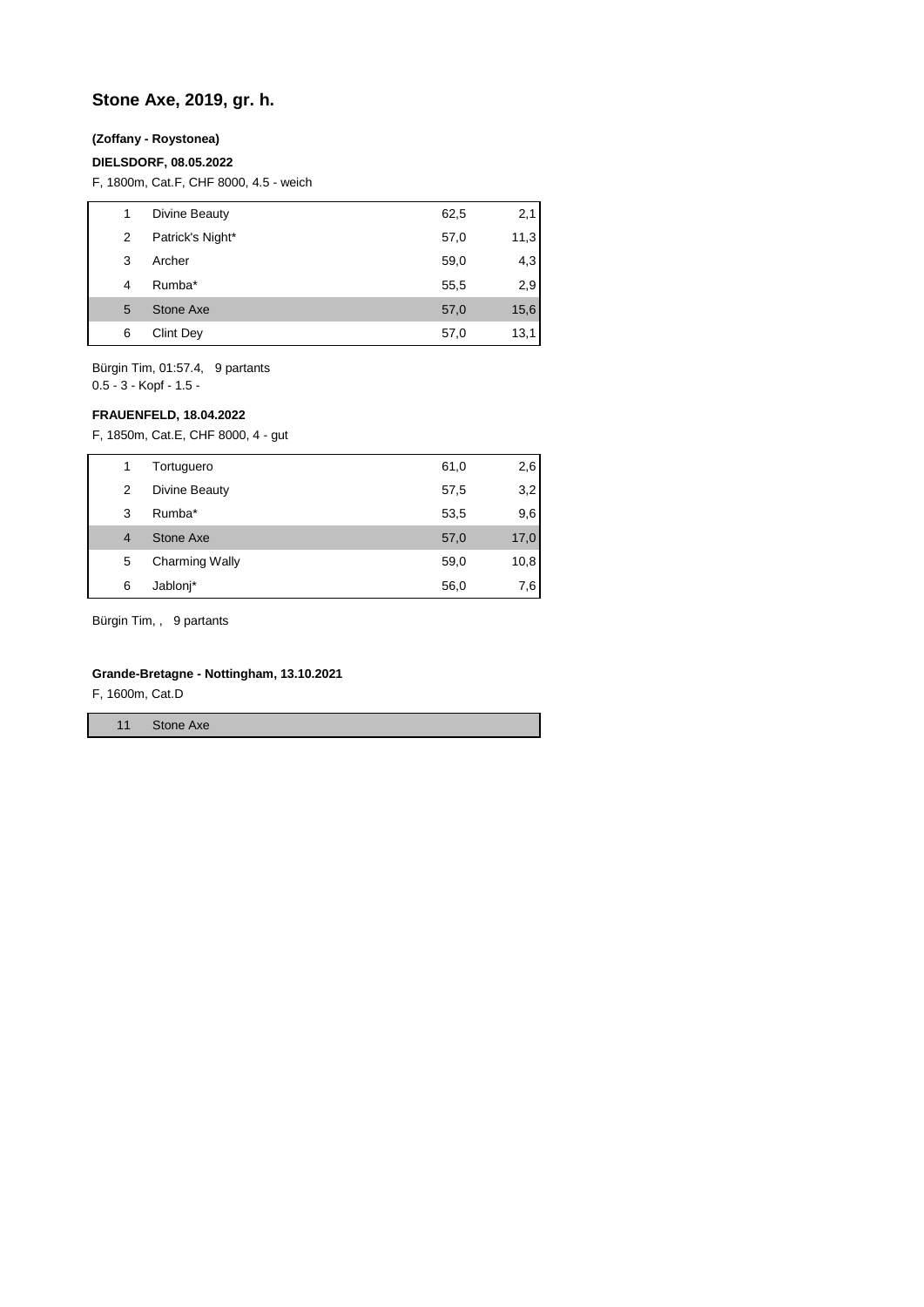# **Taiga Arc, 2019, b. f.**

## **(Belardo - Penny Rose)**

#### **DIELSDORF, 08.05.2022**

F, 1600m, Cat.C, CHF 15000, 4.5 - weich

| 1 | Tortuguero            | 58,0 | 2,2 |
|---|-----------------------|------|-----|
| 2 | <b>Charming Wally</b> | 58,0 | 8,8 |
| 3 | Taiga Arc             | 56,5 | 7,8 |
| 4 | The Iconist           | 58,0 | 2,3 |
| 5 | Tirana                | 57,0 | 4,4 |
| 6 | Jablonj*              | 58,0 | 9,3 |

Havlin Robert, 01:44.4, 6 partants Hals - 0.5 - 1 - 1.75 -

## **FRAUENFELD, 18.04.2022**

F, 1850m, Cat.E, CHF 8000, 4 - gut

|   | Tortuguero            | 61,0 | 2,6  |
|---|-----------------------|------|------|
| 2 | Divine Beauty         | 57,5 | 3,2  |
| 3 | Rumba*                | 53,5 | 9,6  |
| 4 | Stone Axe             | 57,0 | 17,0 |
| 5 | <b>Charming Wally</b> | 59,0 | 10,8 |
| 6 | Jablonj*              | 56,0 | 7,6  |
| 9 | Taiga Arc             | 54,5 | 4,9  |

Besenyei Ferenc, , 9 partants

#### **DIELSDORF, 24.10.2021**

F, 1600m, Cat.C, CHF 12000, 3.5 - gut

|                | Tortuguero  | 60,0 | 1,9 |
|----------------|-------------|------|-----|
| $\overline{2}$ | Taiga Arc   | 58,5 | 3,6 |
| 3              | De Blazoon  | 60,0 | 6,2 |
| 4              | Rock Glory* | 58,5 |     |

Plaçais Olivier, 01:44.6, 4 partants 3.5 - 5 - 0.5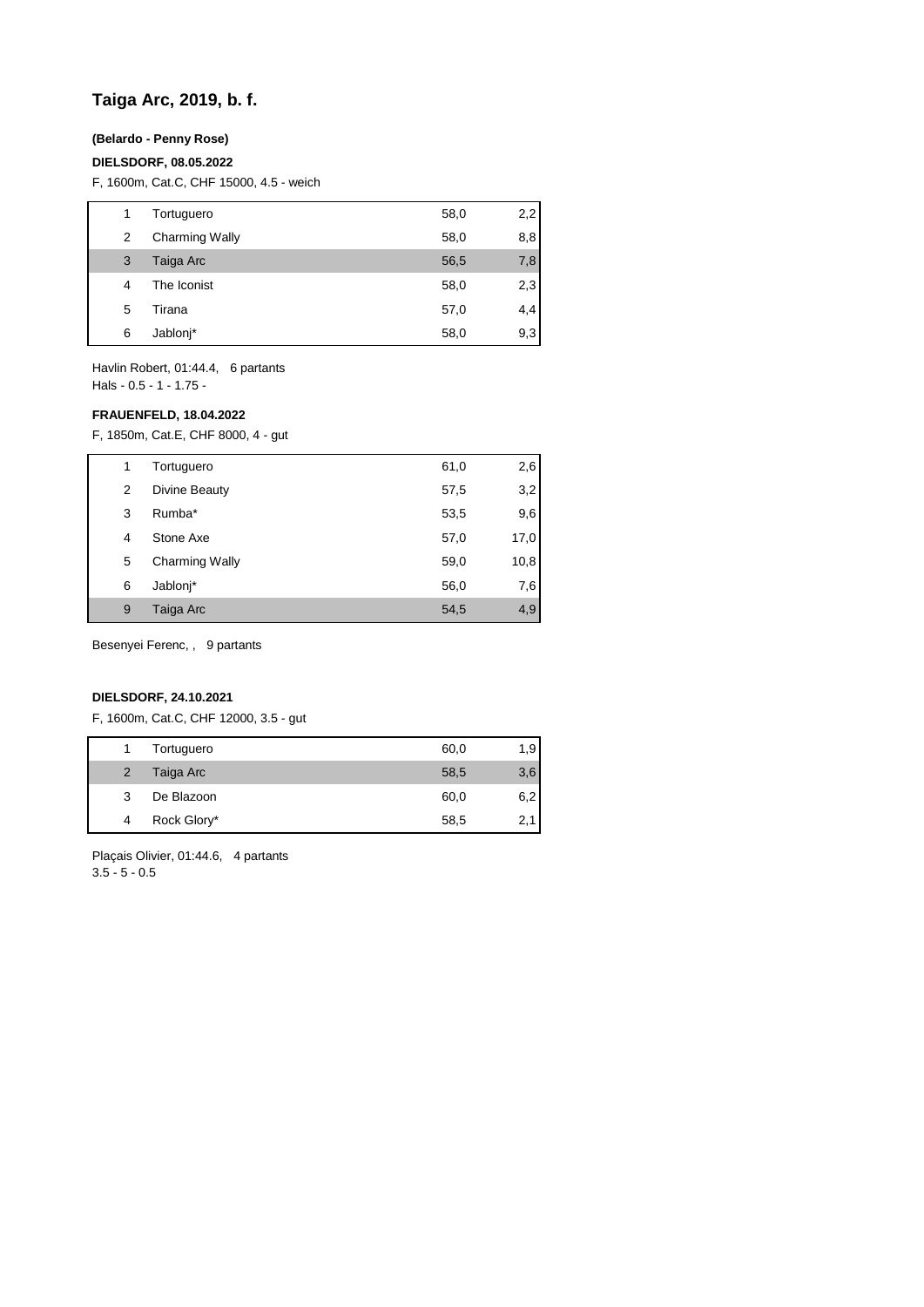# **Tortuguero, 2019, b. h.**

### **(Reliable Man - Tres Belle)**

### **DIELSDORF, 08.05.2022**

F, 1600m, Cat.C, CHF 15000, 4.5 - weich

| 1 | Tortuguero            | 58,0 | 2,2 |
|---|-----------------------|------|-----|
| 2 | <b>Charming Wally</b> | 58,0 | 8,8 |
| 3 | Taiga Arc             | 56,5 | 7,8 |
| 4 | The Iconist           | 58,0 | 2,3 |
| 5 | Tirana                | 57,0 | 4,4 |
| 6 | Jablonj*              | 58,0 | 9,3 |

Zwahlen Karin, 01:44.4, 6 partants Hals - 0.5 - 1 - 1.75 -

### **FRAUENFELD, 18.04.2022**

F, 1850m, Cat.E, CHF 8000, 4 - gut

| 1 | Tortuguero            | 61,0 | 2,6  |
|---|-----------------------|------|------|
| 2 | Divine Beauty         | 57,5 | 3,2  |
| 3 | Rumba*                | 53,5 | 9,6  |
| 4 | Stone Axe             | 57,0 | 17,0 |
| 5 | <b>Charming Wally</b> | 59,0 | 10,8 |
| 6 | Jablonj*              | 56,0 | 7,6  |

Zwahlen Karin, , 9 partants

## **DIELSDORF, 24.10.2021**

F, 1600m, Cat.C, CHF 12000, 3.5 - gut

|   | Tortuguero  | 60,0 | 1,9 |
|---|-------------|------|-----|
| 2 | Taiga Arc   | 58,5 | 3,6 |
| 3 | De Blazoon  | 60,0 | 6,2 |
| 4 | Rock Glory* | 58,5 | 2,1 |
|   |             |      |     |

Lheureux Clément, 01:44.6, 4 partants 3.5 - 5 - 0.5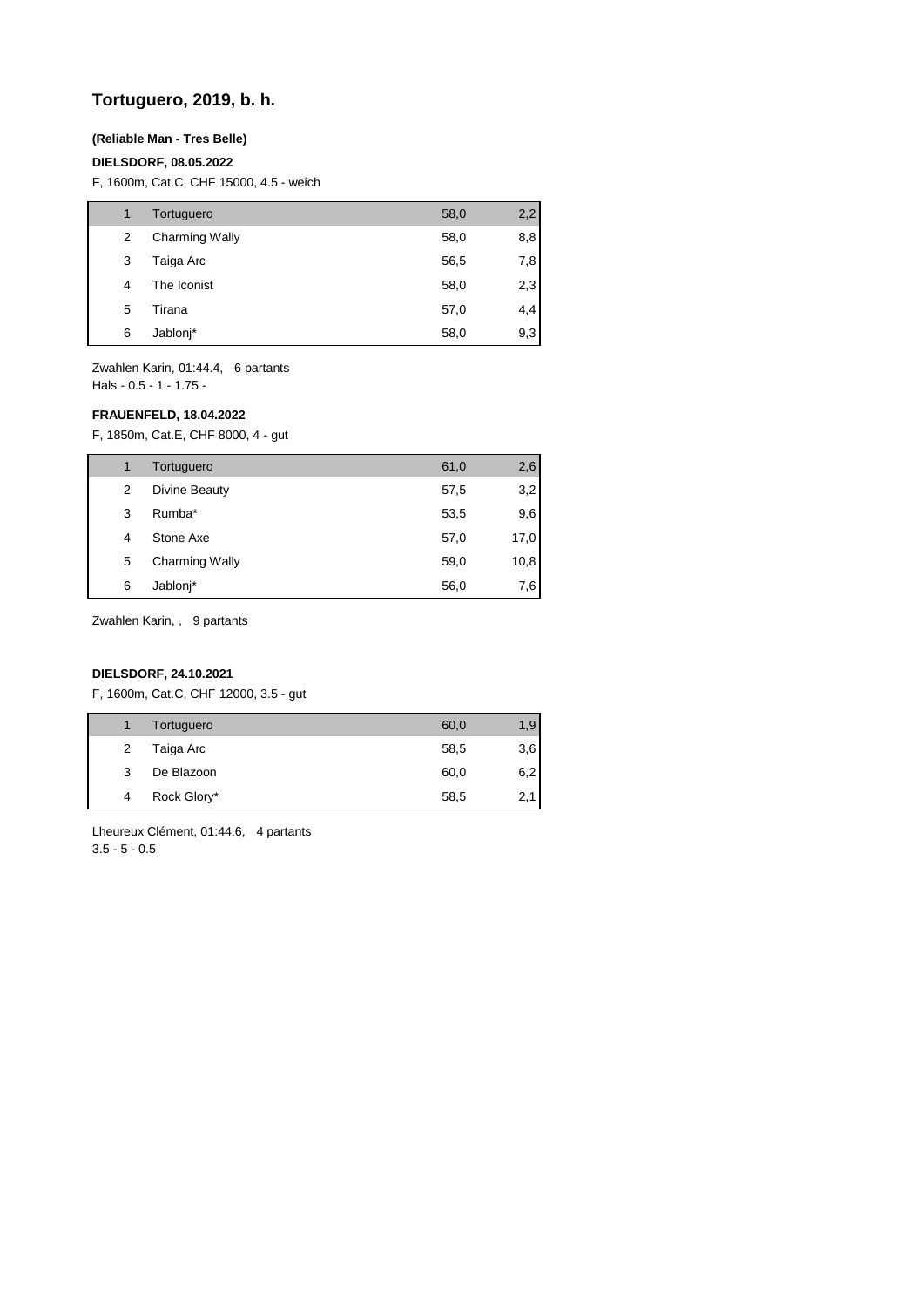# **Corniche Bay, 2017, al. h.**

### **(Anjaal - Nordkappe)**

#### **DIELSDORF, 08.05.2022**

F, 1800m, Cat.F, CHF 8000, 4.5 - weich

| 1  | Qadan          | 60,0 | 12,2 |
|----|----------------|------|------|
| 2  | Xenon          | 54,0 | 52,2 |
| 3  | Moon Gem*      | 59,0 | 10,5 |
| 4  | South Carolina | 55,5 | 15,0 |
| 5  | Jazou*         | 56,5 | 5,4  |
| 6  | Jashiba*       | 55,5 | 13,9 |
| 11 | Corniche Bay   | 61,0 | 8,6  |

Lemée Julien, 01:54.5, 13 partants 0.75 - 1.75 - 1.75 - Kopf -

#### **AVENCHES, 13.04.2022**

F, 1600m, Cat.F, CHF 8000, 3.8 - gut

| 1 | Ophelia      | 58,5 | 3,2  |
|---|--------------|------|------|
| 2 | Jazou*       | 56,5 | 5,8  |
| 3 | Thomy Dee    | 58,0 | 17,6 |
| 4 | Jashiba*     | 55,5 | 19,8 |
| 5 | Corniche Bay | 62,0 | 9,7  |
| 6 | Xenon        | 56,0 | 17,2 |

Lemée Julien, 01:48.2, 8 partants Kopf - 1 - 1.5 - Hals -

### **DIELSDORF, 24.10.2021**

F, 1800m, Cat.E, CHF 7000, 3.5 - gut

| 1 | Myrina*      | 55,0 | 9,3  |
|---|--------------|------|------|
| 2 | Jeföhl       | 55,5 | 5,0  |
| 3 | Ophelia      | 52,5 | 6,0  |
| 4 | Segantini*   | 57,0 | 19,7 |
| 5 | Managua*     | 57,0 | 6,9  |
| 6 | Jashiba*     | 52,5 | 9,4  |
| 7 | Corniche Bay | 59,0 | 13,4 |

Am.Schnyder Cecilia, 01:51.2, 12 partants K.K. - 4 - 0.75 - 2 -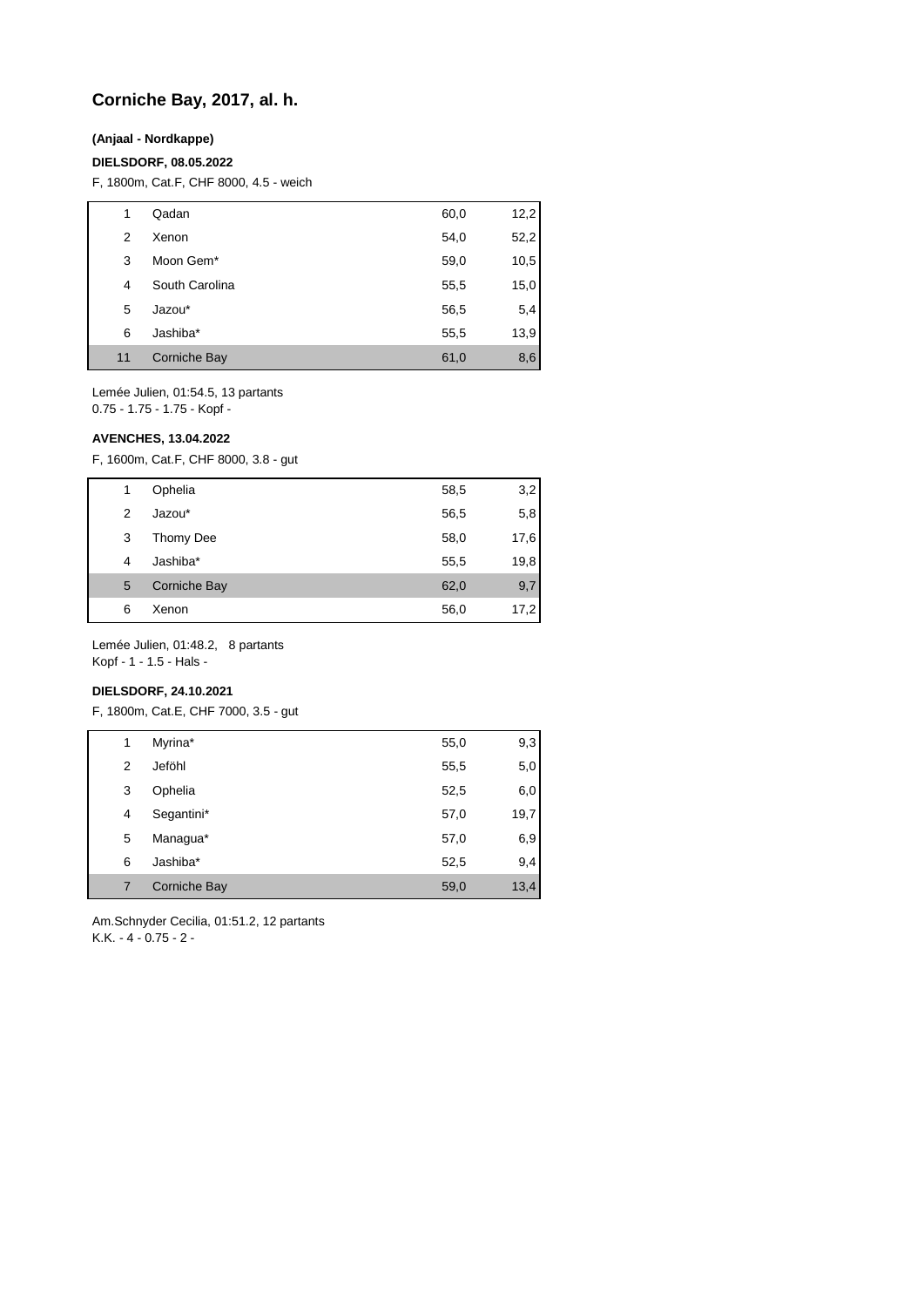# **Jablonj\*, 2019, b. h.**

## **(Zazou - Just Call Me)**

### **DIELSDORF, 08.05.2022**

F, 1600m, Cat.C, CHF 15000, 4.5 - weich

| 1 | Tortuguero            | 58,0 | 2,2 |
|---|-----------------------|------|-----|
| 2 | <b>Charming Wally</b> | 58,0 | 8,8 |
| 3 | Taiga Arc             | 56,5 | 7,8 |
| 4 | The Iconist           | 58,0 | 2,3 |
| 5 | Tirana                | 57,0 | 4,4 |
| 6 | Jablonj*              | 58,0 | 9,3 |
|   |                       |      |     |

Schneider Carina, 01:44.4, 6 partants Hals - 0.5 - 1 - 1.75 -

## **FRAUENFELD, 18.04.2022**

F, 1850m, Cat.E, CHF 8000, 4 - gut

|   | Tortuguero            | 61,0 | 2,6  |
|---|-----------------------|------|------|
| 2 | Divine Beauty         | 57,5 | 3,2  |
| 3 | Rumba*                | 53,5 | 9,6  |
| 4 | Stone Axe             | 57,0 | 17,0 |
| 5 | <b>Charming Wally</b> | 59,0 | 10,8 |
| 6 | Jablonj*              | 56,0 | 7,6  |

Schneider Carina, , 9 partants

# **AVENCHES, 14.10.2021**

F, 1600m, Cat.F, CHF 8000, 3.9 - gut

| 1 | Ayala*           | 58,5 |
|---|------------------|------|
| 2 | Taiga Arc        | 58,5 |
| 3 | Jablonj*         | 60,0 |
| 4 | De Blazoon       | 58,0 |
| 5 | <b>Clint Dey</b> | 60,0 |

Lheureux Clément, 01:43.3, 5 partants Kopf - 9 - 1 - Weile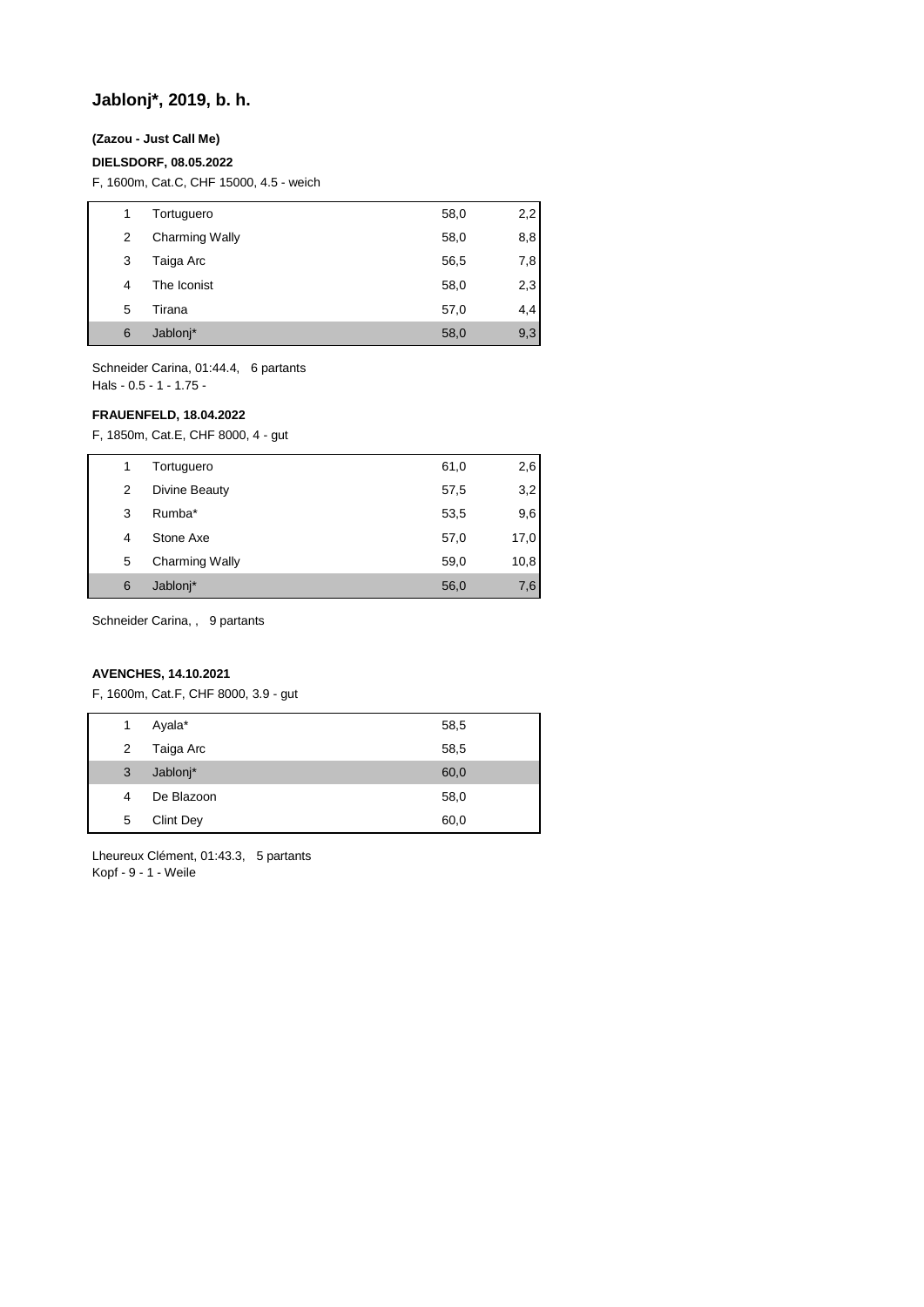# **Jashiba\*, 2016, b. f.**

#### **(Calming Influence - Just Call Me)**

#### **DIELSDORF, 08.05.2022**

F, 1800m, Cat.F, CHF 8000, 4.5 - weich

| 1 | Qadan          | 60,0 | 12,2 |
|---|----------------|------|------|
| 2 | Xenon          | 54,0 | 52,2 |
| 3 | Moon Gem*      | 59,0 | 10,5 |
| 4 | South Carolina | 55,5 | 15,0 |
| 5 | Jazou*         | 56,5 | 5,4  |
| 6 | Jashiba*       | 55,5 | 13,9 |

Besenyei Ferenc, 01:54.5, 13 partants 0.75 - 1.75 - 1.75 - Kopf -

## **AVENCHES, 13.04.2022**

F, 1600m, Cat.F, CHF 8000, 3.8 - gut

| 1              | Ophelia      | 58,5 | 3,2  |
|----------------|--------------|------|------|
| 2              | Jazou*       | 56,5 | 5,8  |
| 3              | Thomy Dee    | 58,0 | 17,6 |
| $\overline{4}$ | Jashiba*     | 55,5 | 19,8 |
| 5              | Corniche Bay | 62,0 | 9,7  |
| 6              | Xenon        | 56,0 | 17,2 |

Besenyei Ferenc, 01:48.2, 8 partants

Kopf - 1 - 1.5 - Hals -

# **DIELSDORF, 24.10.2021**

F, 1800m, Cat.E, CHF 7000, 3.5 - gut

| 1 | Myrina*    | 55,0 | 9,3  |
|---|------------|------|------|
| 2 | Jeföhl     | 55,5 | 5,0  |
| 3 | Ophelia    | 52,5 | 6,0  |
| 4 | Segantini* | 57,0 | 19,7 |
| 5 | Managua*   | 57,0 | 6,9  |
| 6 | Jashiba*   | 52,5 | 9,4  |

Besenyei Ferenc, 01:51.2, 12 partants K.K. - 4 - 0.75 - 2 -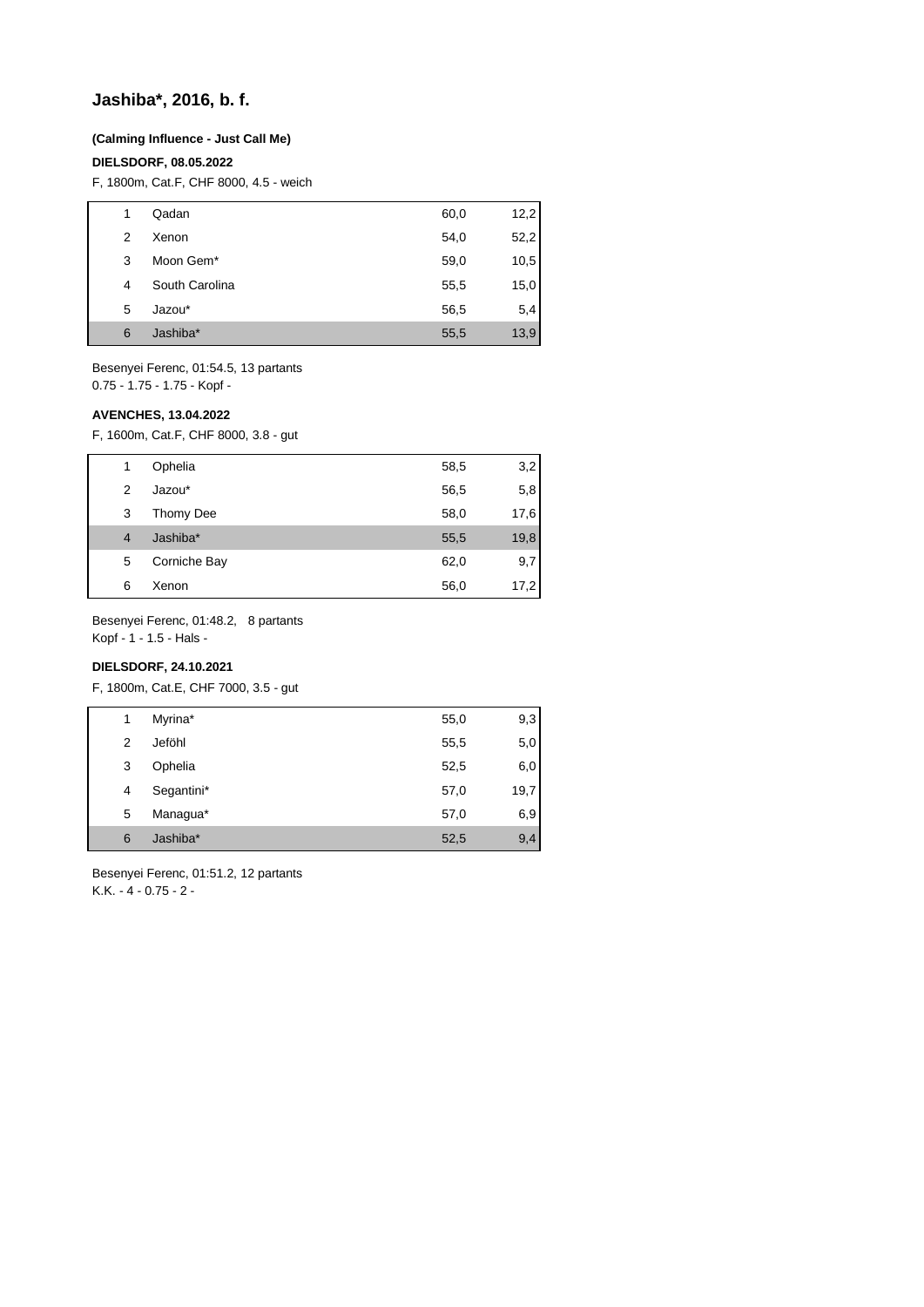# **Jazou\*, 2018, b. f.**

# **(Zazou - Just Call Me)**

### **DIELSDORF, 08.05.2022**

F, 1800m, Cat.F, CHF 8000, 4.5 - weich

| 1 | Qadan          | 60,0 | 12,2 |
|---|----------------|------|------|
| 2 | Xenon          | 54,0 | 52,2 |
| 3 | Moon Gem*      | 59,0 | 10,5 |
| 4 | South Carolina | 55,5 | 15,0 |
| 5 | Jazou*         | 56,5 | 5,4  |
| 6 | Jashiba*       | 55,5 | 13,9 |

Am.Schnyder Cecilia, 01:54.5, 13 partants 0.75 - 1.75 - 1.75 - Kopf -

## **AVENCHES, 13.04.2022**

F, 1600m, Cat.F, CHF 8000, 3.8 - gut

| 1              | Ophelia      | 58,5 | 3,2  |
|----------------|--------------|------|------|
| $\overline{2}$ | Jazou*       | 56,5 | 5,8  |
| 3              | Thomy Dee    | 58,0 | 17,6 |
| 4              | Jashiba*     | 55,5 | 19,8 |
| 5              | Corniche Bay | 62,0 | 9,7  |
| 6              | Xenon        | 56,0 | 17,2 |

Am.Schnyder Cecilia, 01:48.2, 8 partants

Kopf - 1 - 1.5 - Hals -

# **AVENCHES, 14.10.2021**

F, 1800m, Cat.E, CHF 9000, 3.9 - gut

| 1 | Reybus            | 57,0 | 4,5  |
|---|-------------------|------|------|
| 2 | Shooting          | 59,5 | 5,8  |
| 3 | <b>Fairy Wish</b> | 56,0 | 9,0  |
| 4 | Top Cat           | 57,0 | 13,4 |
| 5 | Jazou*            | 52,0 | 8,2  |
| 6 | Corniche Bay      | 56,0 | 16,0 |

Am.Schnyder Cecilia, 01:59.2, 10 partants 0.75 - 1.5 - 2 - 1.5 -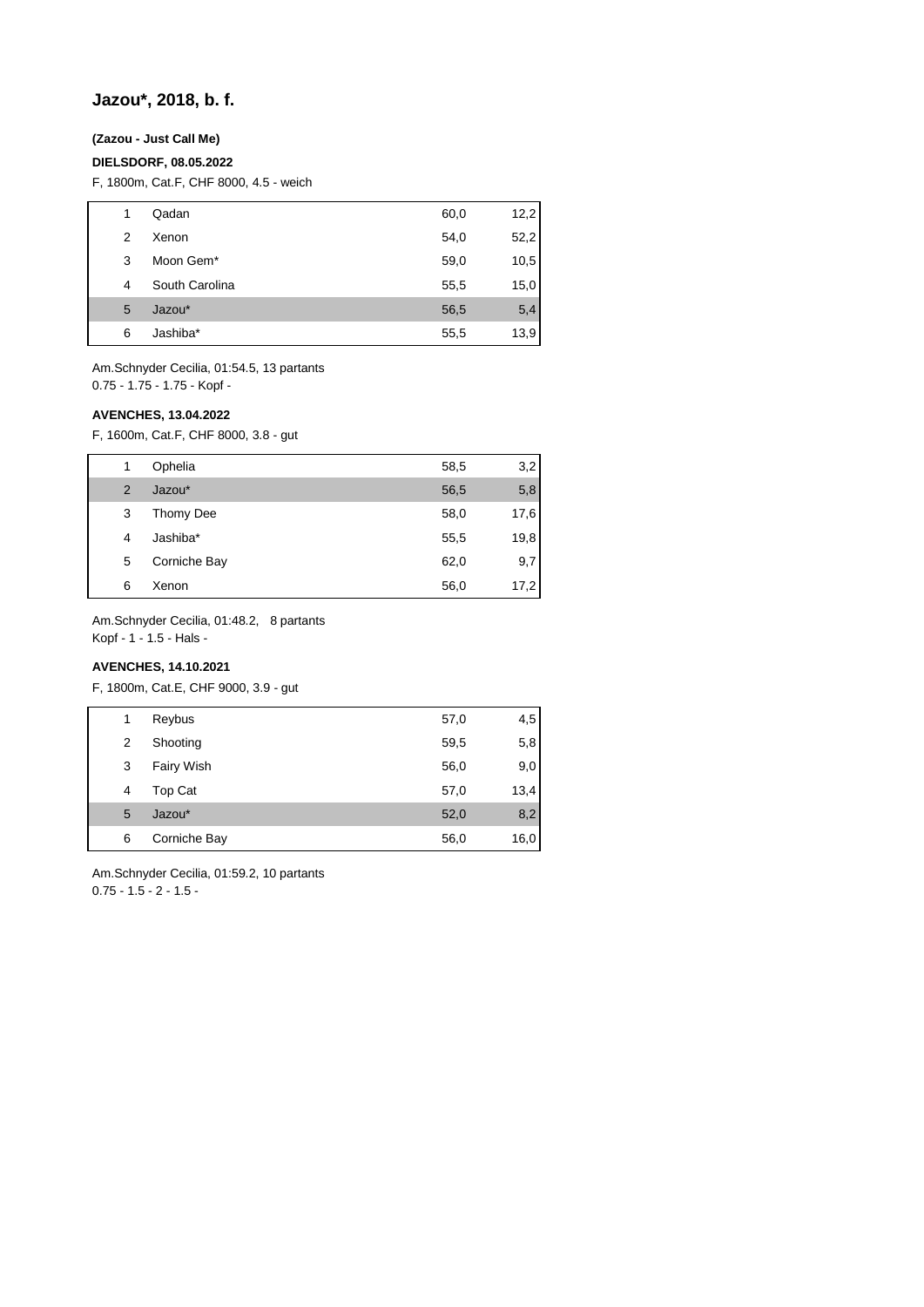# **Ophelia, 2018, b. f.**

#### **(Sleeping Indian - Old Glory)**

## **AVENCHES, 13.04.2022**

F, 1600m, Cat.F, CHF 8000, 3.8 - gut

| 1 | Ophelia      | 58,5 | 3,2  |
|---|--------------|------|------|
| 2 | Jazou*       | 56,5 | 5,8  |
| 3 | Thomy Dee    | 58,0 | 17,6 |
| 4 | Jashiba*     | 55,5 | 19,8 |
| 5 | Corniche Bay | 62,0 | 9,7  |
| 6 | Xenon        | 56,0 | 17,2 |

Campos Remi, 01:48.2, 8 partants Kopf - 1 - 1.5 - Hals -

#### **DIELSDORF, 24.10.2021**

F, 1800m, Cat.E, CHF 7000, 3.5 - gut

| 1 | Myrina*    | 55,0 | 9,3  |
|---|------------|------|------|
| 2 | Jeföhl     | 55,5 | 5,0  |
| 3 | Ophelia    | 52,5 | 6,0  |
| 4 | Segantini* | 57,0 | 19,7 |
| 5 | Managua*   | 57,0 | 6,9  |
| 6 | Jashiba*   | 52,5 | 9,4  |

Guilbert Nicolas, 01:51.2, 12 partants

K.K. - 4 - 0.75 - 2 -

# **AVENCHES, 18.09.2021**

F, 1600m, Cat.F, CHF 8000, 3.9 - gut

| 1              | Step Up          | 60,0 | 2,5  |
|----------------|------------------|------|------|
| $\overline{2}$ | Ophelia          | 53,5 | 19,8 |
| 3              | Warega           | 56,5 | 8,8  |
| 4              | Dancing Diamond* | 53,5 | 8,9  |
| 5              | Myrina*          | 58,5 | 5,5  |
| 6              | Zarnia           | 58,5 | 21,1 |
|                |                  |      |      |

Guilbert Nicolas, 01:40.7, 10 partants

2 - 0.75 - k.K. - Kopf -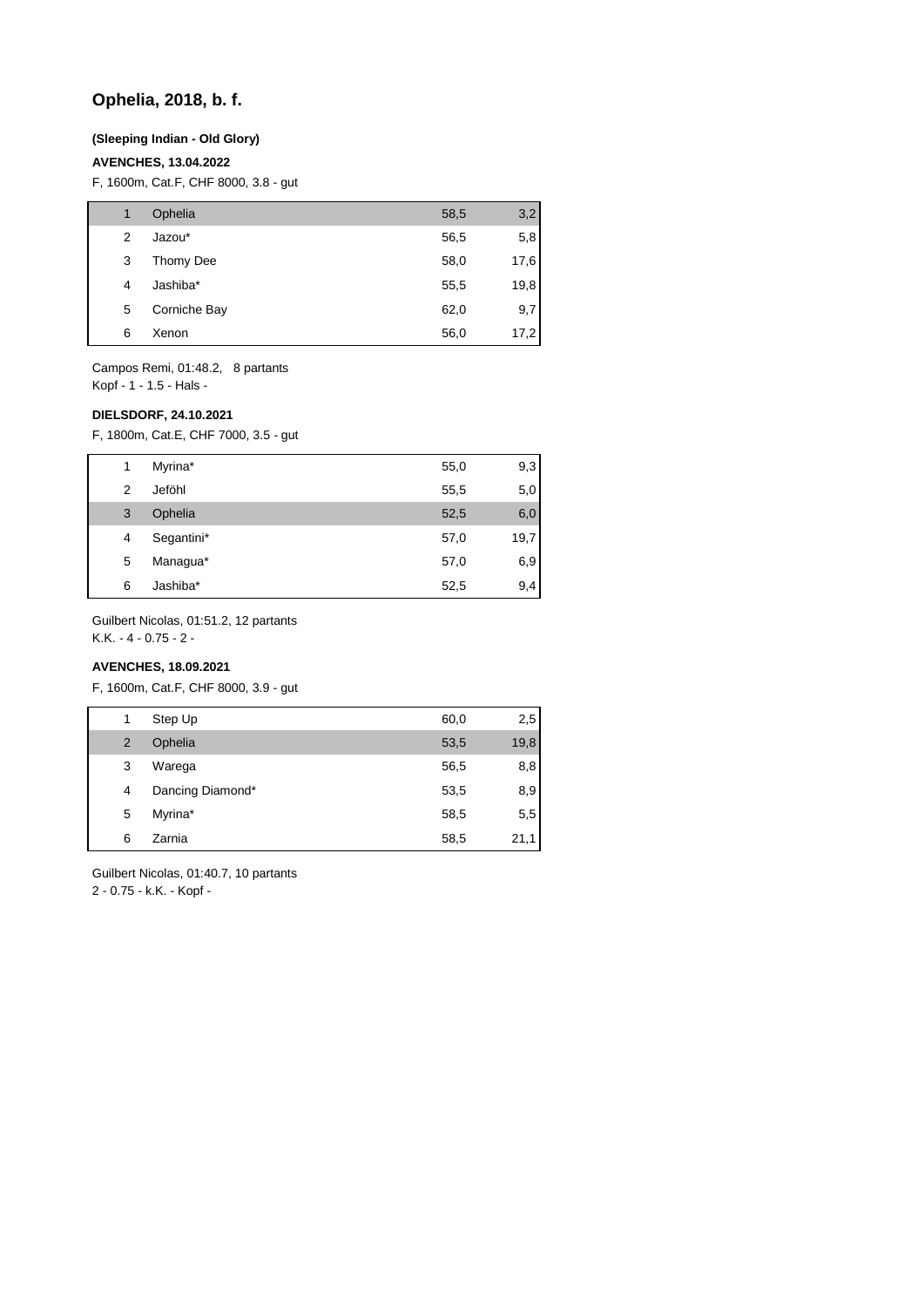# **Shape of You, 2015, b. f.**

### **(Big Bad Bob - Letizia Sophia)**

### **DIELSDORF, 08.05.2022**

F, 1800m, Cat.F, CHF 8000, 4.5 - weich

| 1  | Qadan          | 60,0 | 12,2 |
|----|----------------|------|------|
| 2  | Xenon          | 54,0 | 52,2 |
| 3  | Moon Gem*      | 59,0 | 10,5 |
| 4  | South Carolina | 55,5 | 15,0 |
| 5  | Jazou*         | 56,5 | 5,4  |
| 6  | Jashiba*       | 55,5 | 13,9 |
| 10 | Shape of You   | 52,0 | 34,2 |

Am.Ryser Bastien, 01:54.5, 13 partants 0.75 - 1.75 - 1.75 - Kopf -

## **DIELSDORF, 24.10.2021**

F, 2000m, Cat.F, CHF 7000, 3.5 - gut

| 1 | Win Win               | 60,5 | 3,0  |
|---|-----------------------|------|------|
| 2 | Journey Flash         | 61,0 | 4,3  |
| 3 | Fiesta*               | 55,5 | 6,0  |
| 4 | Shamorin*             | 55,0 | 19,3 |
| 5 | <b>Blue Memories*</b> | 62,5 | 6,1  |
| 6 | Arrincton*            | 56,5 | 5,7  |
| 8 | Shape of You          | 61,5 | 18,2 |

Burger Nadia, 02:10.0, 10 partants 1.5 - 1.75 - 4 - 0.75 -

#### **AVENCHES, 18.09.2021**

F, 1600m, Cat.F, CHF 8000, 3.9 - gut

| 1 | Step Up          | 60,0 | 2,5  |
|---|------------------|------|------|
| 2 | Ophelia          | 53,5 | 19,8 |
| 3 | Warega           | 56,5 | 8,8  |
| 4 | Dancing Diamond* | 53,5 | 8,9  |
| 5 | Myrina*          | 58,5 | 5,5  |
| 6 | Zarnia           | 58,5 | 21,1 |
| 9 | Shape of You     | 59,5 | 38,3 |

Zwahlen Karin, 01:40.7, 10 partants

2 - 0.75 - k.K. - Kopf -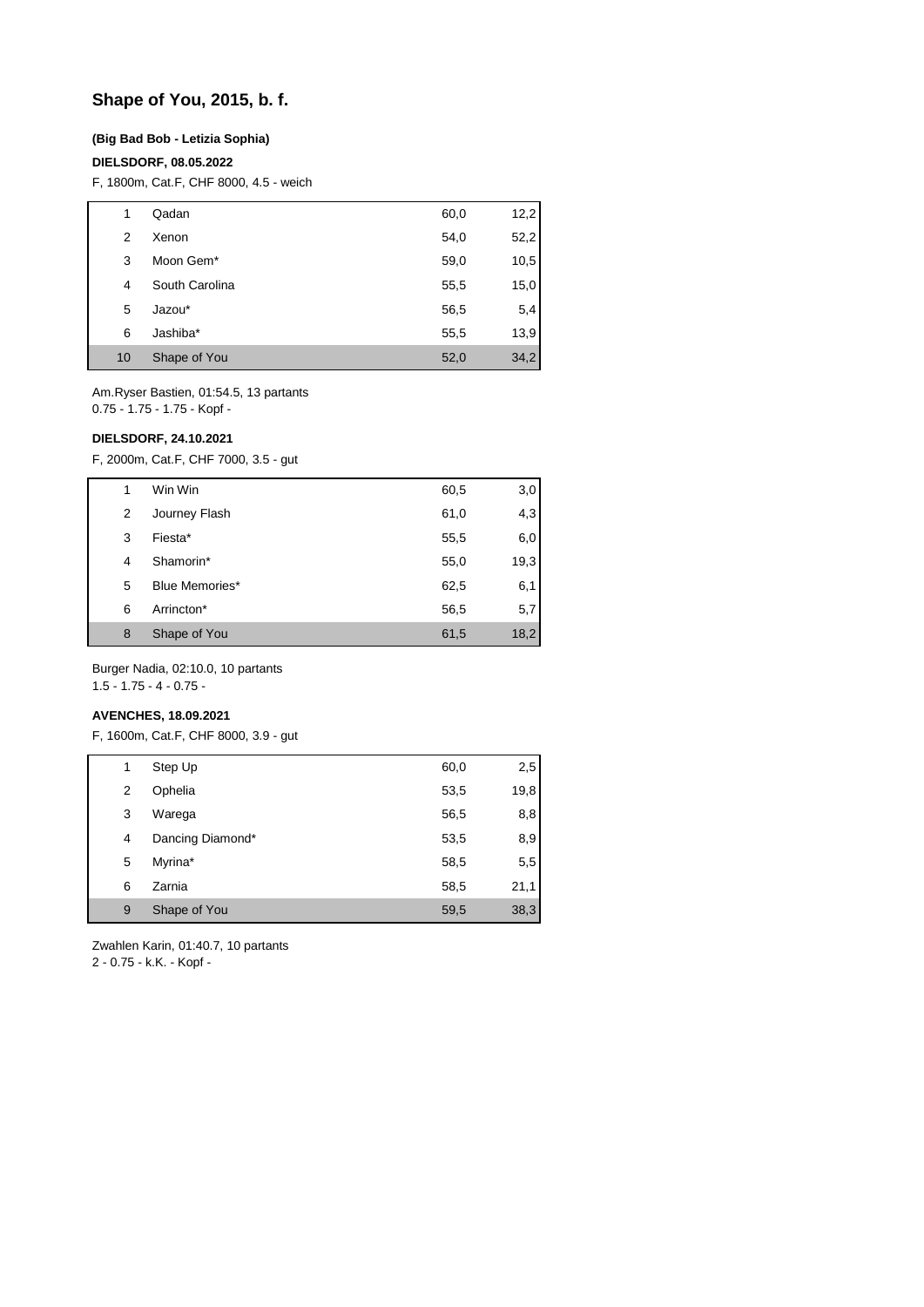# **Sorina, 2015, b.f. f.**

## **(Tai Chi - Sun of Dubai)**

## **FRAUENFELD, 18.04.2022**

F, 1850m, Cat.F, CHF 7000, 4 - gut

| 1 | Giulietta*   | 54,5 |
|---|--------------|------|
| 2 | Scotsh Club* | 55,0 |
| 3 | Arrincton*   | 53,5 |
| 4 | Step Up      | 61,0 |
| 5 | Nay Fay*     | 53,5 |
| 6 | Carya*       | 60,5 |
| 8 | Sorina       | 56,5 |

Am.Langhard Jenny, , 11 partants

### **AVENCHES, 27.07.2021**

F, 1600m, Cat.F, CHF 8000, 4.1 - gut

| 1 | Reybus        | 57,0 | 7,9  |
|---|---------------|------|------|
| 2 | Thomy Dee     | 60,0 | 7,5  |
| 3 | Corniche Bay  | 63,0 | 5,6  |
| 4 | Xenon         | 60,0 | 17,8 |
| 5 | Rappelle Moi* | 54,0 | 3,1  |
| 6 | Journey Flash | 63,0 | 7,3  |
| 8 | Sorina        | 57,5 | 5,1  |
|   |               |      |      |

Am.Langhard Jenny, 01:47.9, 8 partants  $0.75 - \text{Kopf} - 1 - 0.75 -$ 

# **AVENCHES, 01.06.2021**

F, 1800m, Cat.F, CHF 8000, 3.6 - gut

| 1 | Kind of Cool         | 54,5 | 3,3  |
|---|----------------------|------|------|
| 2 | Jashiba*             | 60,5 | 2,9  |
| 3 | <b>Third Fantasy</b> | 57,0 | 19,1 |
| 3 | Sorina               | 60,0 | 5,9  |
| 5 | Sabayonne*           | 52,0 | 14,7 |
| 6 | Journey Flash        | 62,0 | 4,9  |

Am.Langhard Jenny, 02:06.7, 7 partants 1.25 - Kopf - tot - 1 -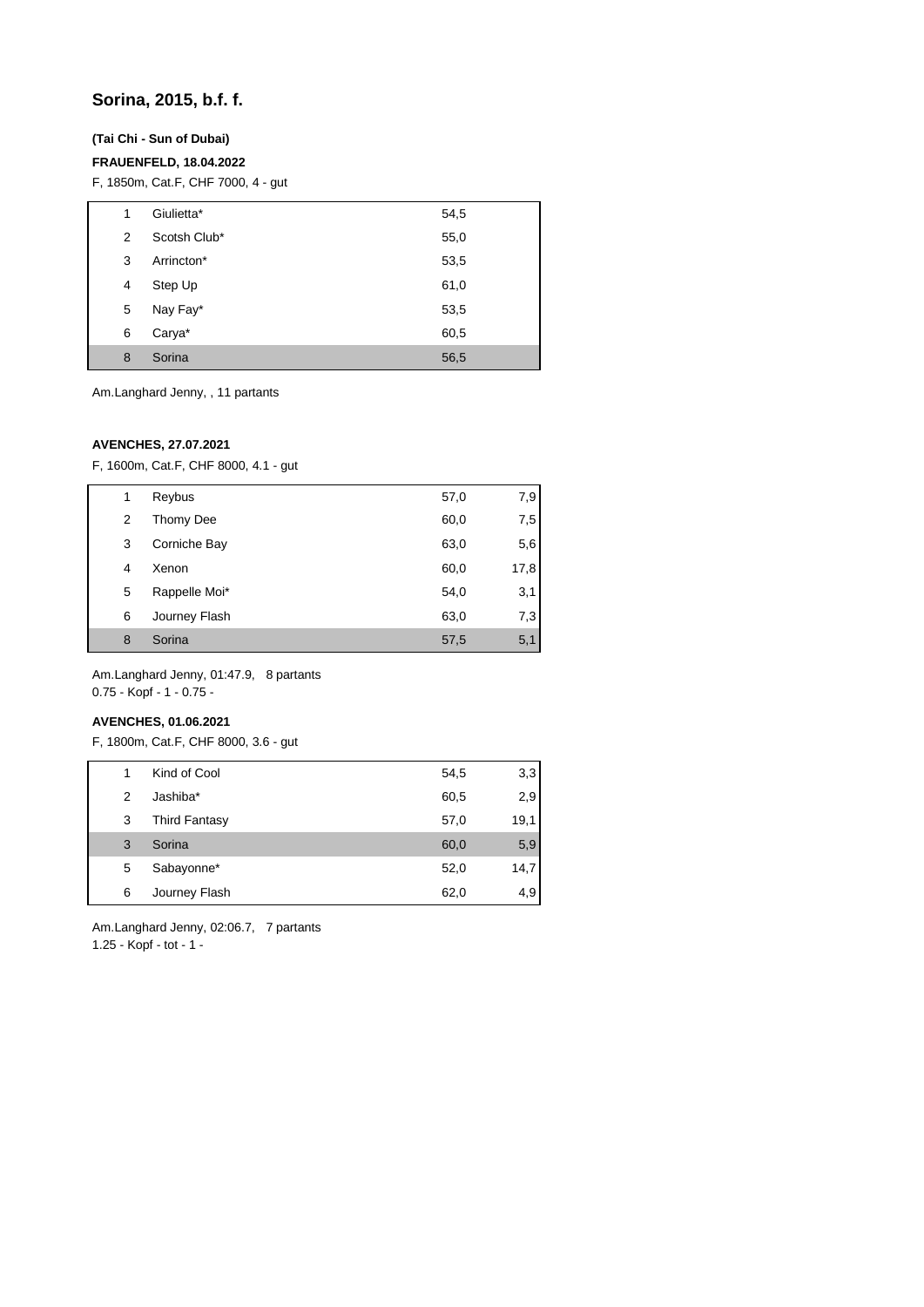# **South Carolina, 2018, b. f.**

#### **(Footstepsinthesand - Miss Mocca)**

#### **DIELSDORF, 08.05.2022**

F, 1800m, Cat.F, CHF 8000, 4.5 - weich

| 1              | Qadan          | 60,0 | 12,2 |
|----------------|----------------|------|------|
| 2              | Xenon          | 54,0 | 52,2 |
| 3              | Moon Gem*      | 59,0 | 10,5 |
| $\overline{4}$ | South Carolina | 55,5 | 15,0 |
| 5              | Jazou*         | 56,5 | 5,4  |
| 6              | Jashiba*       | 55,5 | 13,9 |

Guilbert Nicolas, 01:54.5, 13 partants 0.75 - 1.75 - 1.75 - Kopf -

#### **AVENCHES, 13.04.2022**

F, 1600m, Cat.F, CHF 8000, 3.8 - gut

| 1 | Ophelia        | 58,5 | 3,2  |
|---|----------------|------|------|
| 2 | Jazou*         | 56,5 | 5,8  |
| 3 | Thomy Dee      | 58,0 | 17,6 |
| 4 | Jashiba*       | 55,5 | 19,8 |
| 5 | Corniche Bay   | 62,0 | 9,7  |
| 6 | Xenon          | 56,0 | 17,2 |
|   | South Carolina | 55,5 | 4,9  |

Guilbert Nicolas, 01:48.2, 8 partants Kopf - 1 - 1.5 - Hals -

# **Grande-Bretagne - Chelmsford, 09.10.2021**

F, 1200m, Cat.E

4 South Carolina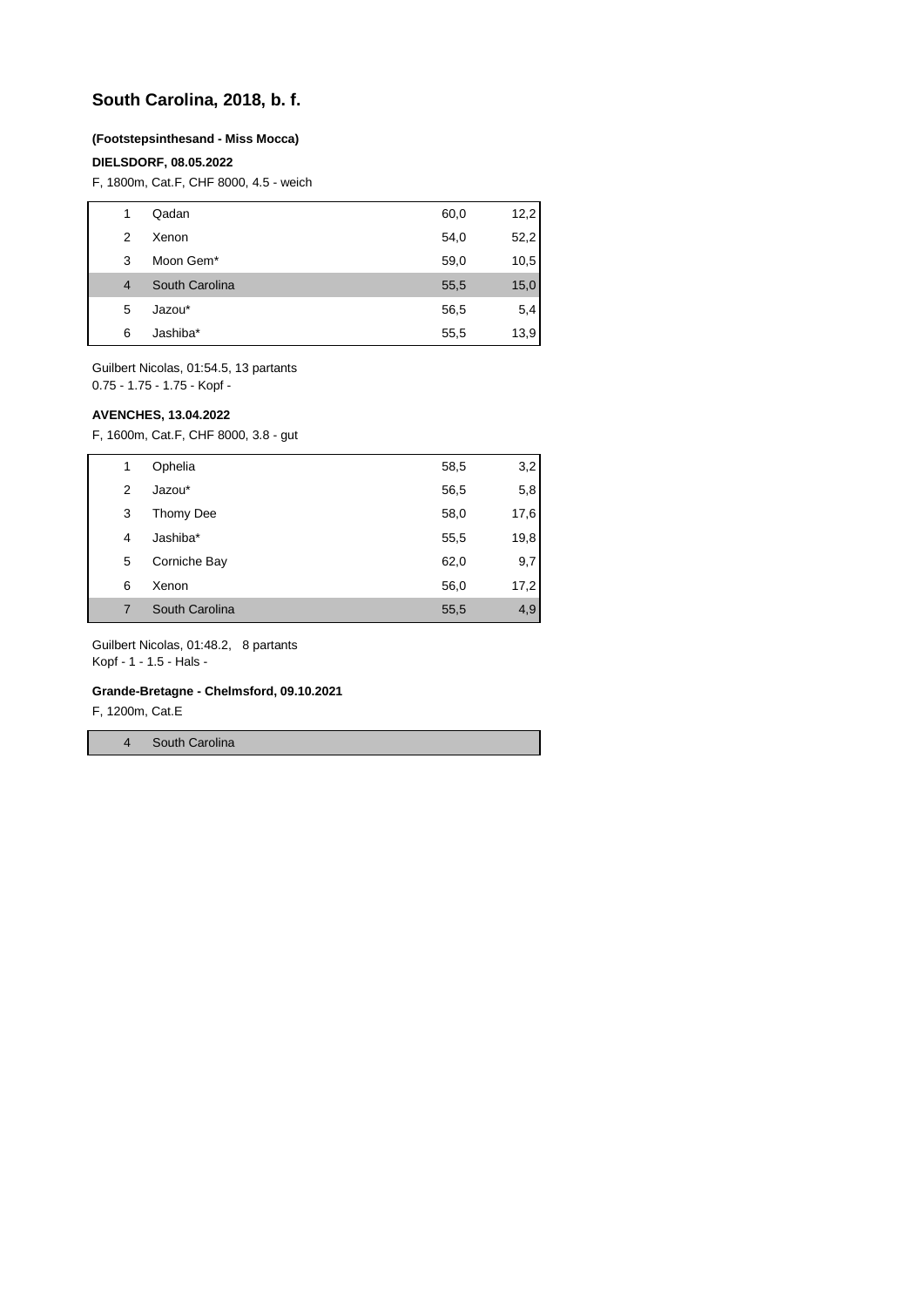# **Step Dancer, 2014, al. h.**

#### **(Footstepsinthesand - County Clare)**

## **AVENCHES, 19.05.2021**

F, 1600m, Cat.F, CHF 8000, 4.3 - gut

|   | <b>Step Dancer</b> | 56,0 | 44,1 |
|---|--------------------|------|------|
| 2 | Jazou*             | 56,5 | 5,4  |
| 3 | Thomy Dee          | 60,0 | 5,9  |
| 4 | Corniche Bay       | 61,0 | 5,7  |
| 5 | Wall Street Wolf*  | 59,5 | 6,5  |
| 6 | Shape of You       | 55,5 | 9,3  |

Schneider Carina, 01:53.2, 10 partants 0.5 - 0.75 - Kopf - 1.5 -

## **AVENCHES, 29.07.2020**

F, 1600m, Cat.F, CHF 8000, 3.5 - gut

| 1 | Top Cat            | 56,0 | 7,4  |
|---|--------------------|------|------|
| 2 | Corniche Bay       | 53,5 | 1,6  |
| 3 | Wall Street Wolf*  | 59,0 | 11,5 |
| 4 | Notforken          | 52,0 | 71,2 |
| 5 | Amazing Fighter    | 61,0 | 35,7 |
| 6 | Thomy Dee          | 61,0 | 7,8  |
| 8 | <b>Step Dancer</b> | 59,0 | 15,2 |

Lemée Julien, 01:39.9, 9 partants Hals - Kopf - 1.25 - 1 -

#### **AVENCHES, 08.07.2020**

F, 1600m, Cat.F, CHF 8000, 3.5 - gut

| 1 | Segantini*         | 61,0 | 5,5  |
|---|--------------------|------|------|
| 2 | Wall Street Wolf*  | 56,0 | 15,8 |
| 3 | Thomy Dee          | 60,0 | 4,0  |
| 4 | Fame On You        | 62,0 | 4,0  |
| 5 | <b>Step Dancer</b> | 58,0 | 4,8  |
| 6 | Sorina             | 57,5 | 12,3 |
|   |                    |      |      |

Lemée Julien, 01:38.1, 8 partants

4 - Hals - 0.75 - Nase -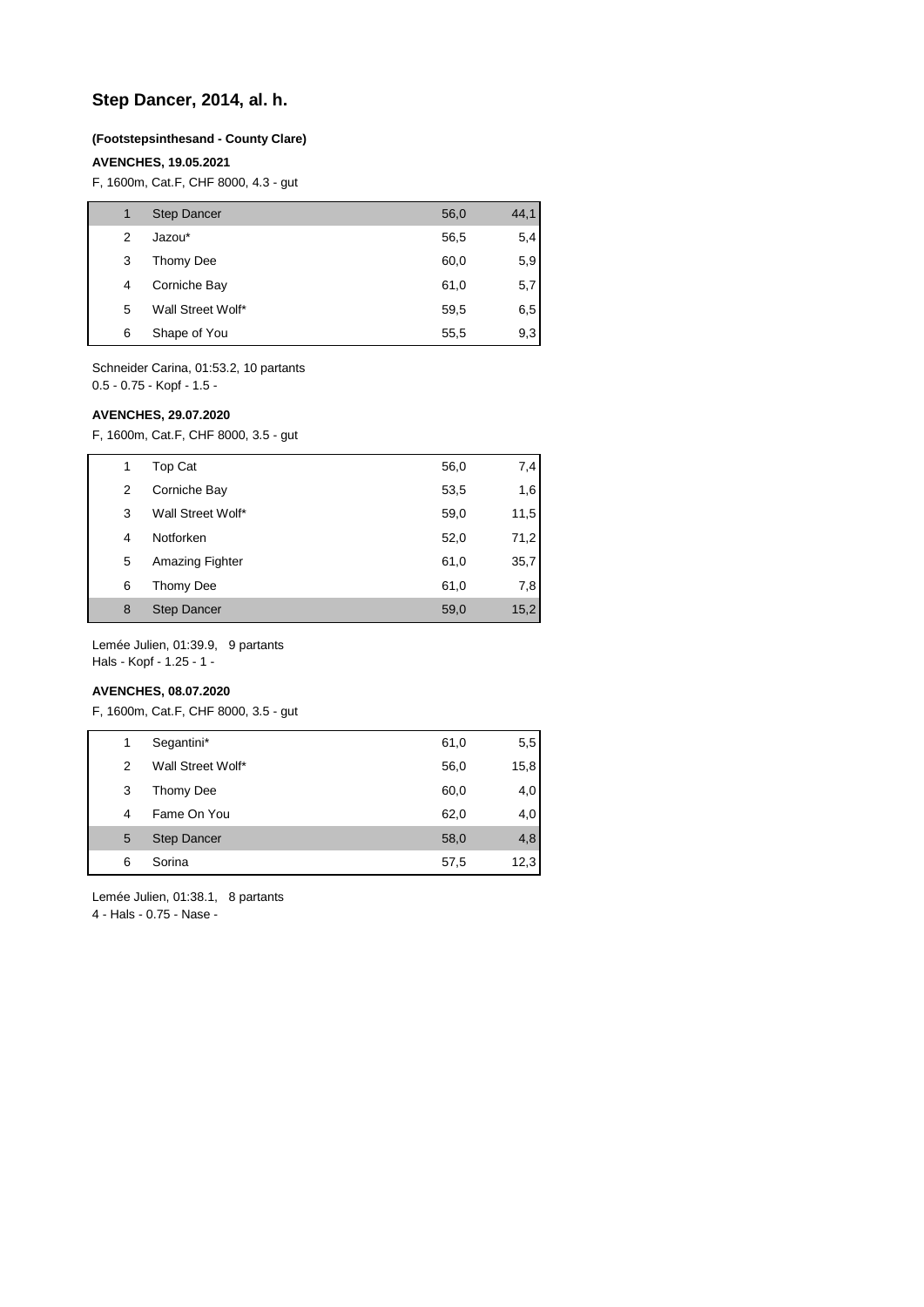# **Thomy Dee, 2013, b. h.**

### **(Dylan Thomas - Coachhouse Lady)**

## **AVENCHES, 13.04.2022**

F, 1600m, Cat.F, CHF 8000, 3.8 - gut

| 1 | Ophelia          | 58,5 | 3,2  |
|---|------------------|------|------|
| 2 | Jazou*           | 56,5 | 5,8  |
| 3 | <b>Thomy Dee</b> | 58,0 | 17,6 |
| 4 | Jashiba*         | 55,5 | 19,8 |
| 5 | Corniche Bay     | 62,0 | 9,7  |
| 6 | Xenon            | 56,0 | 17,2 |

Am.Bartholdi Tonja, 01:48.2, 8 partants Kopf - 1 - 1.5 - Hals -

#### **DIELSDORF, 24.10.2021**

F, 2000m, Cat.F, CHF 7000, 3.5 - gut

|   | Win Win        | 60,5 | 3,0  |
|---|----------------|------|------|
| 2 | Journey Flash  | 61,0 | 4,3  |
| 3 | Fiesta*        | 55,5 | 6,0  |
| 4 | Shamorin*      | 55,0 | 19,3 |
| 5 | Blue Memories* | 62,5 | 6,1  |
| 6 | Arrincton*     | 56,5 | 5,7  |
| 9 | Thomy Dee      | 60,0 | 5,5  |

Besenyei Ferenc, 02:10.0, 10 partants

1.5 - 1.75 - 4 - 0.75 -

# **DIELSDORF, 26.09.2021**

F, 2000m, Cat.F, CHF 8000, 4 - gut

| 1 | Fleur d'Ipanema  | 60,5 | 6,6  |
|---|------------------|------|------|
| 2 | Arrincton*       | 53,5 | 15,2 |
| 3 | Win Win          | 59,0 | 5,8  |
| 4 | Jazou*           | 59,0 | 5,7  |
| 5 | Shamorin*        | 55,0 | 21,1 |
| 6 | Sabayonne*       | 58,5 | 22,1 |
| 8 | <b>Thomy Dee</b> | 63,0 | 14,9 |

Am.Vercelli Arabella, 02:10.7, 13 partants 1.25 - 1 - 1.25 - 1 -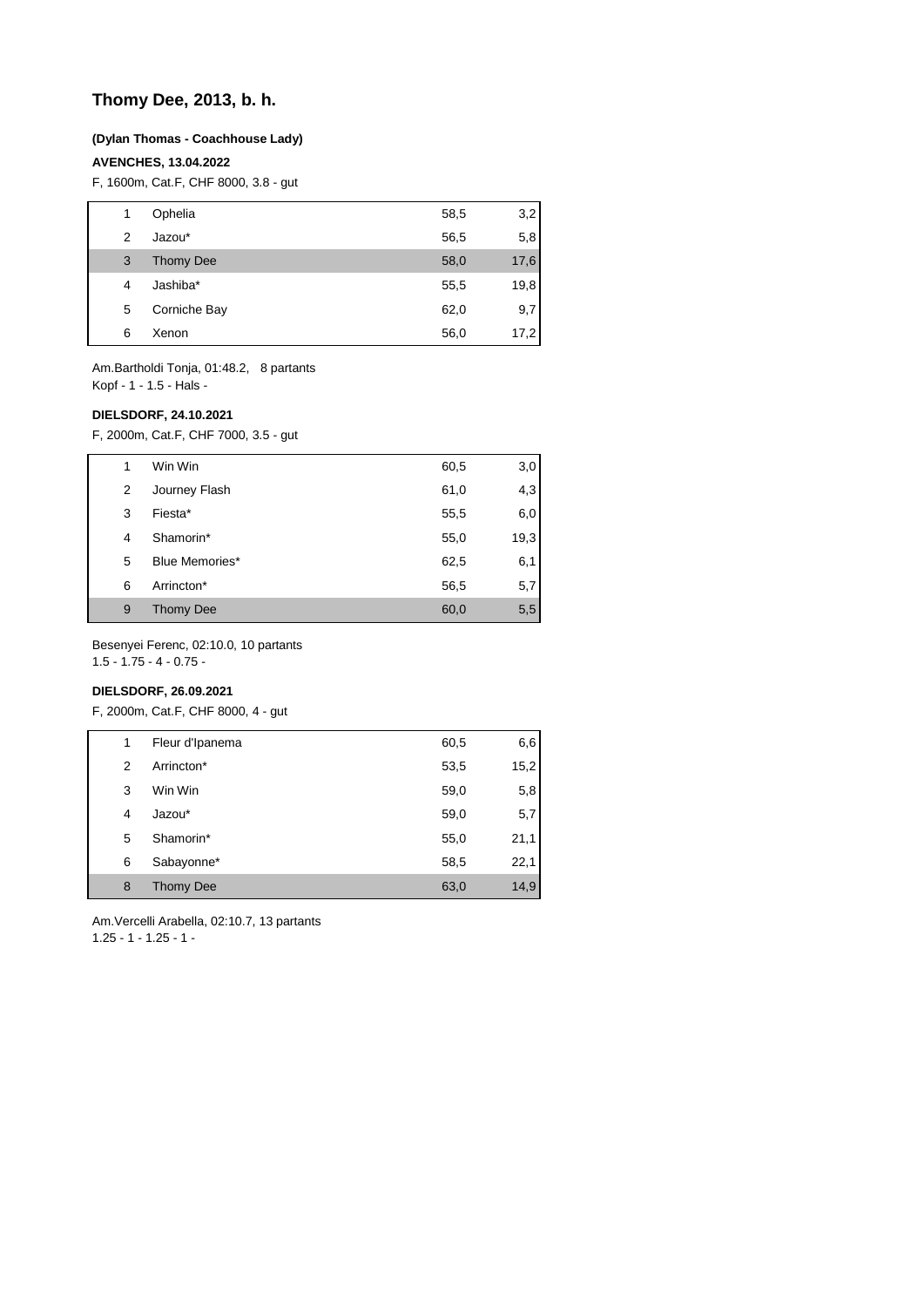# **Air Space, 2018, b. f.**

#### **(Mawatheeq - Airlight)**

**France - Nancy, 11.04.2022**

F, 3000m, Cat.E, EUR 12000

9 Air Space

Campos Remi

**France - Lyon-la Soie, 15.03.2022**

F, 3200m, Cat.E, EUR 16000

8 Air Space

**France - Lyon-la Soie, 18.11.2021**

F, 2400m, Cat.E, EUR 16000

6 Air Space

Vogt Sibylle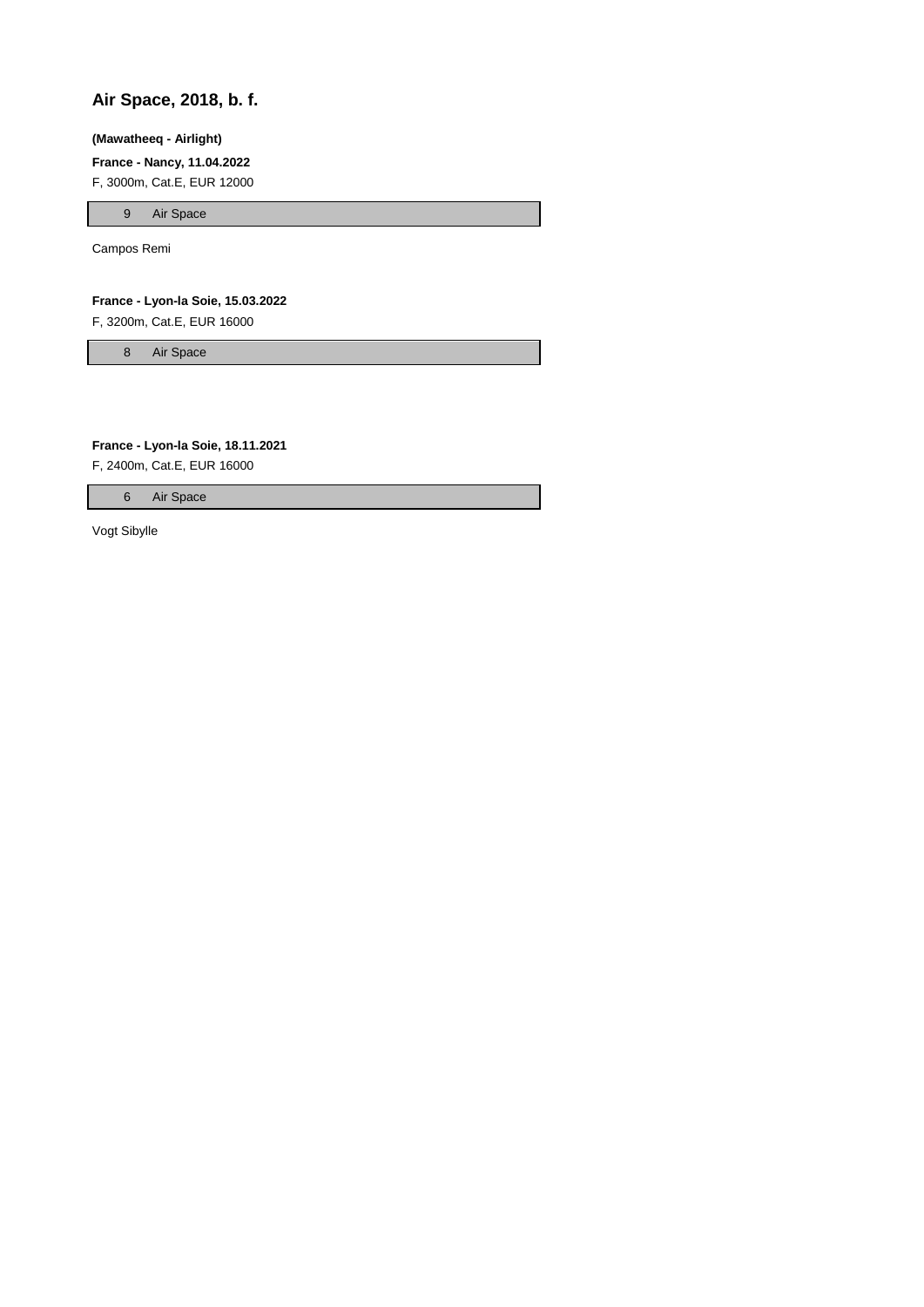# **Checkpoint\*, 2015, b. h.**

## **(Mascarpone - Calliara)**

## **DIELSDORF, 24.10.2021**

F, 2300m, Cat.E, CHF 8000, 3.5 - gut

|   | Checkpoint*    | 61,0 | 9,6 |
|---|----------------|------|-----|
| 2 | Scappato (H)   | 60,0 | 2,3 |
| 3 | Doncaster Rosa | 54,5 | 5,6 |
| 4 | Shooting       | 61,0 | 5,8 |
| 5 | Die Rakete     | 60,5 | 5,6 |
| 6 | Carya*         | 57,0 | 7,7 |

Am.Schlatter Nicole, 02:30.8, 8 partants

1 - Hals - 0.75 - Kopf -

#### **AVENCHES, 14.10.2021**

F, 2400m, Cat.E, CHF 9000, 3.9 - gut

| 1              | Scappato (H) | 59,0 | 1,9  |
|----------------|--------------|------|------|
| $\mathcal{P}$  | Lordino*     | 56,0 | 9,6  |
| 3              | Cri de Lope  | 55,5 | 14,5 |
| $\overline{4}$ | Checkpoint*  | 60,0 | 6,2  |
| 5              | Mister Zoff  | 52,5 | 5,8  |
| 6              | Shinduro     | 58,5 | 27,6 |

Am.Schlatter Nicole, 02:41.9, 7 partants

1.5 - 3 - 1.25 - Hals -

#### **Italie - Merano, 05.09.2021**

F, 2400m, Cat.E, EUR 6500

1 Checkpoint\*

Am.Schlatter Nicole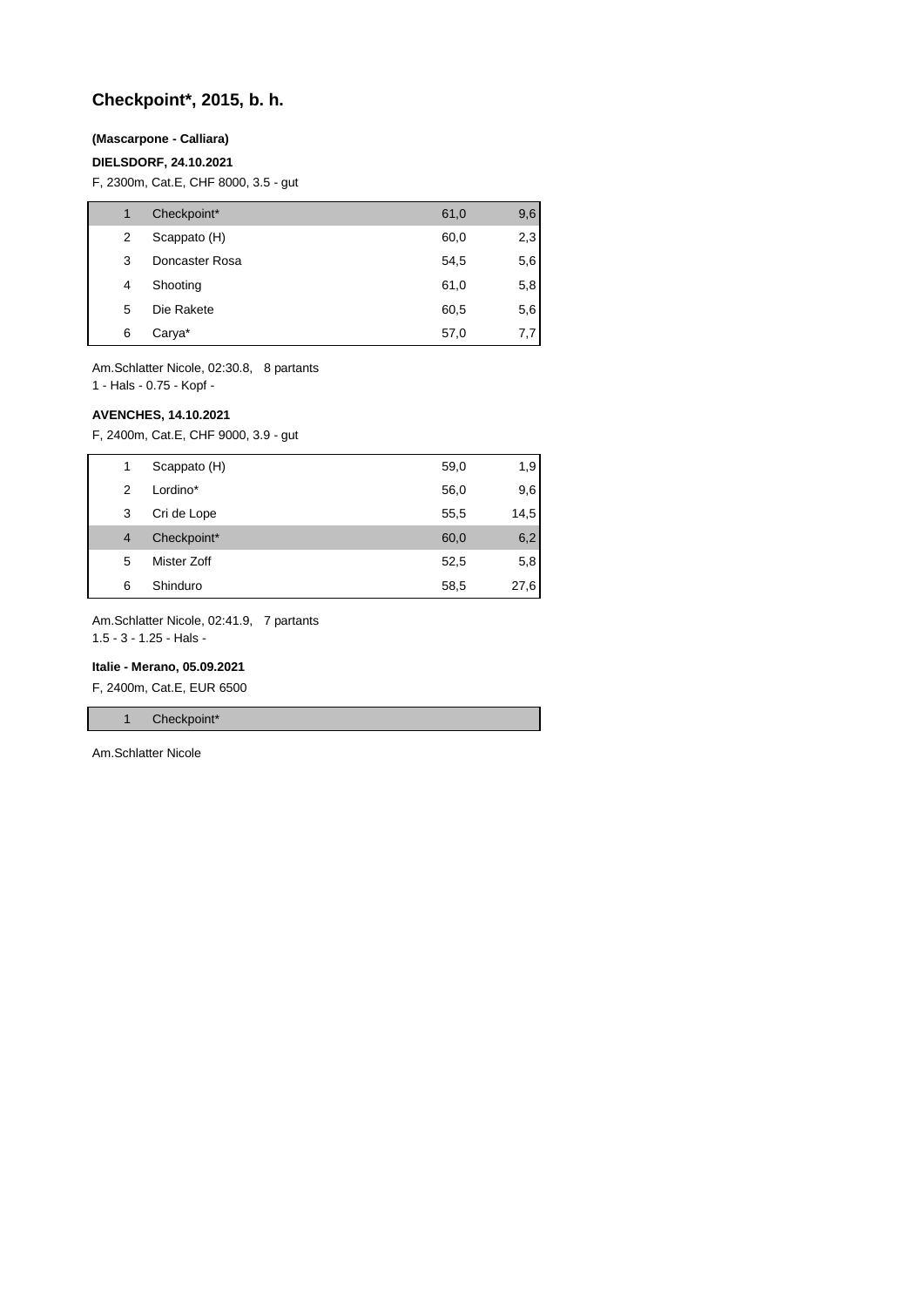# **Cri de Lope, 2013, b. h.**

## **(Lope de Vega - Criss Eria)**

## **DIELSDORF, 08.05.2022**

F, 2300m, Cat.F, CHF 8000, 4.5 - weich

| 1 | Cri de Lope | 56,0 | 7,9  |
|---|-------------|------|------|
| 2 | Pontero     | 62,0 | 4,6  |
| 3 | Managua*    | 60,0 | 16,7 |
| 4 | Fiesta*     | 53,5 | 6,4  |
| 5 | Shamorin*   | 52,0 | 23,8 |
| 6 | Randolina*  | 54,5 | 15,3 |

Schneider Carina, 02:38.0, 14 partants Hals - 0.25 - k.K. - Hals -

#### **AVENCHES, 14.10.2021**

F, 2400m, Cat.E, CHF 9000, 3.9 - gut

| 1 | Scappato (H) | 59,0 | 1,9  |
|---|--------------|------|------|
| 2 | Lordino*     | 56,0 | 9,6  |
| 3 | Cri de Lope  | 55,5 | 14,5 |
| 4 | Checkpoint*  | 60,0 | 6,2  |
| 5 | Mister Zoff  | 52,5 | 5,8  |
| 6 | Shinduro     | 58,5 | 27,6 |

Plaçais Olivier, 02:41.9, 7 partants

1.5 - 3 - 1.25 - Hals -

# **AVENCHES, 18.09.2021**

F, 2150m, Cat.E, CHF 9000, 3.9 - gut

|   | Mister Zoff        | 53,5 | 14,4 |
|---|--------------------|------|------|
| 2 | Pontero            | 58,0 | 9,1  |
| 3 | Lordino*           | 60,5 | 23,4 |
| 4 | Nordic Oak         | 60,5 | 46,7 |
| 5 | <b>Maison Bleu</b> | 58,0 | 9,9  |
| 6 | Cri de Lope        | 58,5 | 5,7  |

Plaçais Olivier, 02:24.5, 11 partants Kopf - k.K. - Hals - Hals -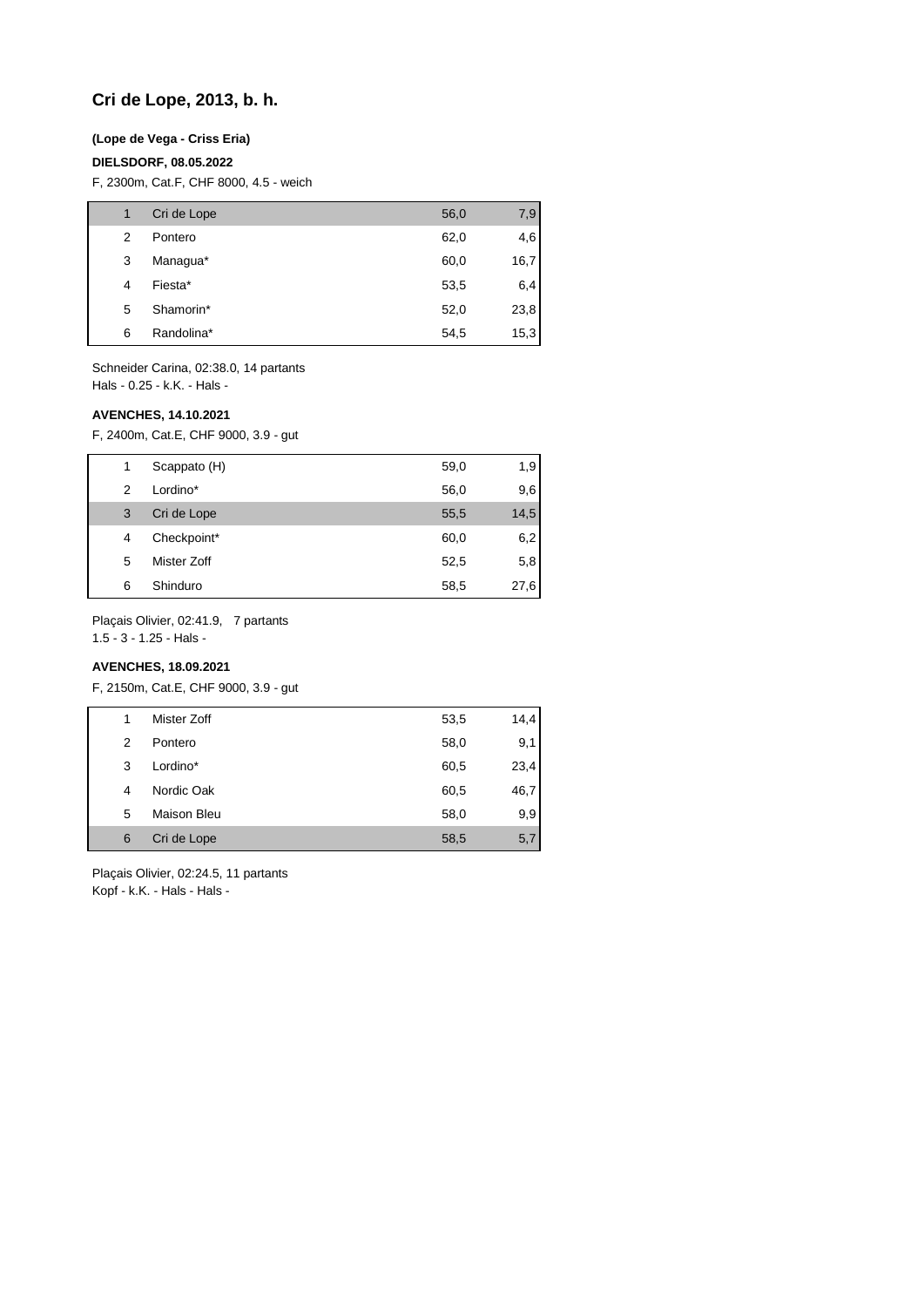# **Kind of Cool, 2018, gr. h.**

#### **(Footstepsinthesand - Bysshe)**

### **AVENCHES, 13.04.2022**

F, 2150m, Cat.E, CHF 9000, 3.8 - gut

| 1 | Myrina*           | 54,5 | 7,9  |
|---|-------------------|------|------|
| 2 | Tenorio           | 61,5 | 12,3 |
| 3 | Scappato (H)      | 62,0 | 2,4  |
| 4 | Fleur d'Ipanema   | 57,0 | 8,8  |
| 5 | <b>Fairy Wish</b> | 57,5 | 23,2 |
| 6 | Lorena*           | 59,5 | 6,0  |
| 7 | Kind of Cool      | 59,5 | 8,1  |

Bürgin Tim, 02:26.2, 10 partants 2 - 1.5 - 3.5 - 1 -

# **AVENCHES, 14.10.2021**

F, 1800m, Cat.E, CHF 9000, 3.9 - gut

| 1 | Reybus       | 57,0 | 4,5  |
|---|--------------|------|------|
| 2 | Shooting     | 59,5 | 5,8  |
| 3 | Fairy Wish   | 56,0 | 9,0  |
| 4 | Top Cat      | 57,0 | 13,4 |
| 5 | Jazou*       | 52,0 | 8,2  |
| 6 | Corniche Bay | 56,0 | 16,0 |
| 8 | Kind of Cool | 56,5 | 3,6  |
|   |              |      |      |

Plaçais Olivier, 01:59.2, 10 partants 0.75 - 1.5 - 2 - 1.5 -

#### **FRAUENFELD, 05.09.2021**

F, 2400m, Cat.A, CHF 50000, 4 - gut

| 1              | Galactica    | 56,5 | 1,9 |
|----------------|--------------|------|-----|
| 2              | Domstürmer   | 58,0 | 4,4 |
| 3              | Sir Vulcano  | 58,0 | 3,4 |
| $\overline{4}$ | Kind of Cool | 58,0 | 4,5 |
| 5              | Miyaz        | 58,0 | 5,8 |
|                |              |      |     |

Plaçais Olivier, 02:36.5, 5 partants 0.75 - 3.5 - 2.5 - 4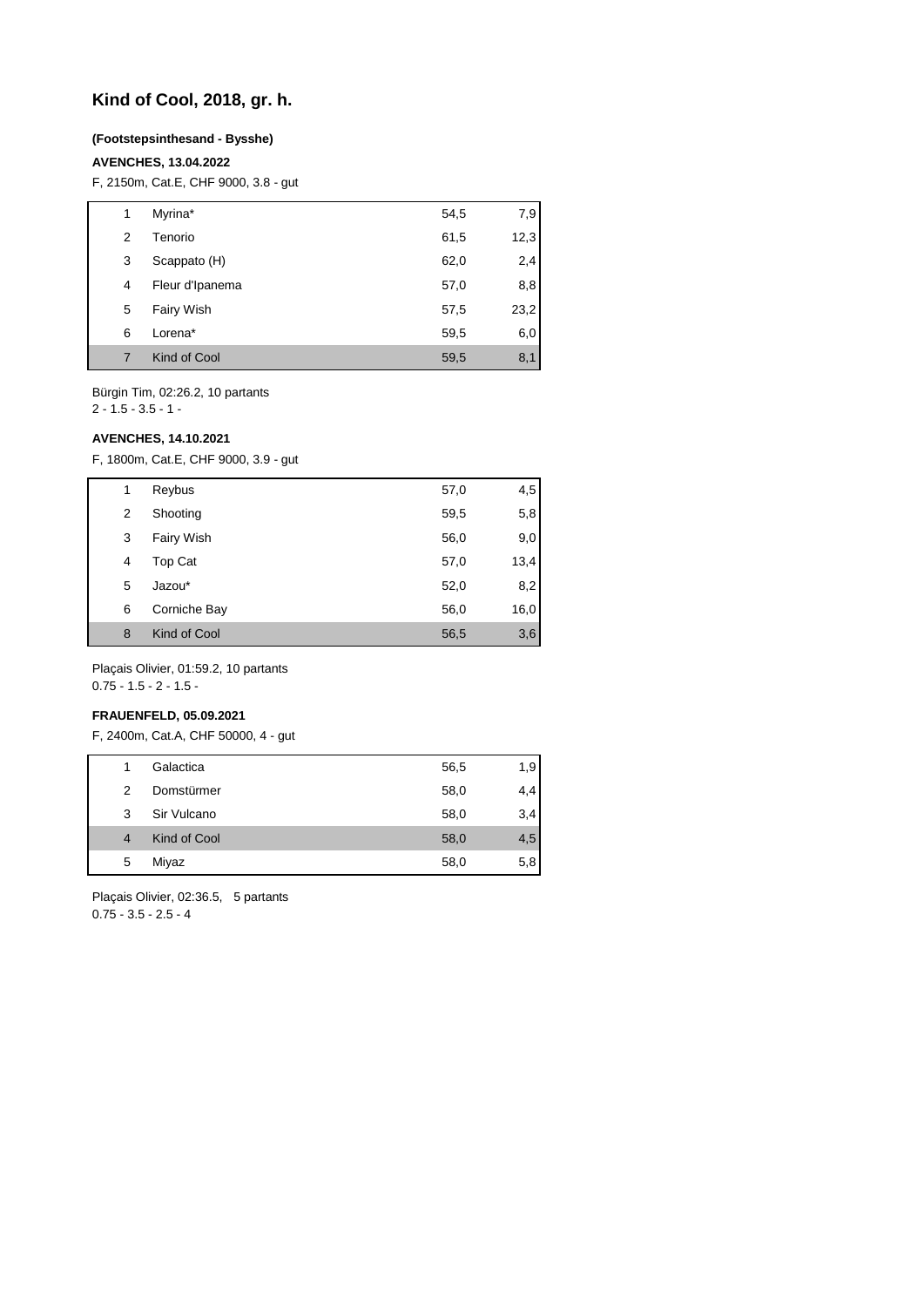# **Lorena\*, 2015, b.f. f.**

#### **(Jukebox Jury - London Beat)**

#### **DIELSDORF, 08.05.2022**

F, 2300m, Cat.E, CHF 9000, 4.5 - weich

|   | Enjoy Vijay     | 62,0 | 7,5  |
|---|-----------------|------|------|
| 2 | Tenorio         | 55,5 | 9,2  |
| 3 | Lorena*         | 52,0 | 13,8 |
| 4 | Fleur d'Ipanema | 52,0 | 13,6 |
| 5 | Hericourt       | 63,0 | 2,8  |
| 6 | Nick Cassedy    | 62,5 | 2,5  |

Besenyei Ferenc, 02:33.0, 9 partants 2 - Hals - Hals - 1 -

## **AVENCHES, 13.04.2022**

F, 2150m, Cat.E, CHF 9000, 3.8 - gut

| 1 | Myrina*           | 54,5 | 7,9  |
|---|-------------------|------|------|
| 2 | Tenorio           | 61,5 | 12,3 |
| 3 | Scappato (H)      | 62,0 | 2,4  |
| 4 | Fleur d'Ipanema   | 57,0 | 8,8  |
| 5 | <b>Fairy Wish</b> | 57,5 | 23,2 |
| 6 | Lorena*           | 59,5 | 6,0  |

Schneider Carina, 02:26.2, 10 partants

 $2 - 1.5 - 3.5 - 1 -$ 

# **DIELSDORF, 24.10.2021**

F, 2300m, Cat.E, CHF 8000, 3.5 - gut

| 1 | Checkpoint*    | 61,0 | 9,6 |
|---|----------------|------|-----|
| 2 | Scappato (H)   | 60,0 | 2,3 |
| 3 | Doncaster Rosa | 54,5 | 5,6 |
| 4 | Shooting       | 61,0 | 5,8 |
| 5 | Die Rakete     | 60,5 | 5,6 |
| 6 | Carya*         | 57,0 | 7,7 |
| 7 | Lorena*        | 62,5 | 6,3 |
|   |                |      |     |

Plaçais Olivier, 02:30.8, 8 partants

1 - Hals - 0.75 - Kopf -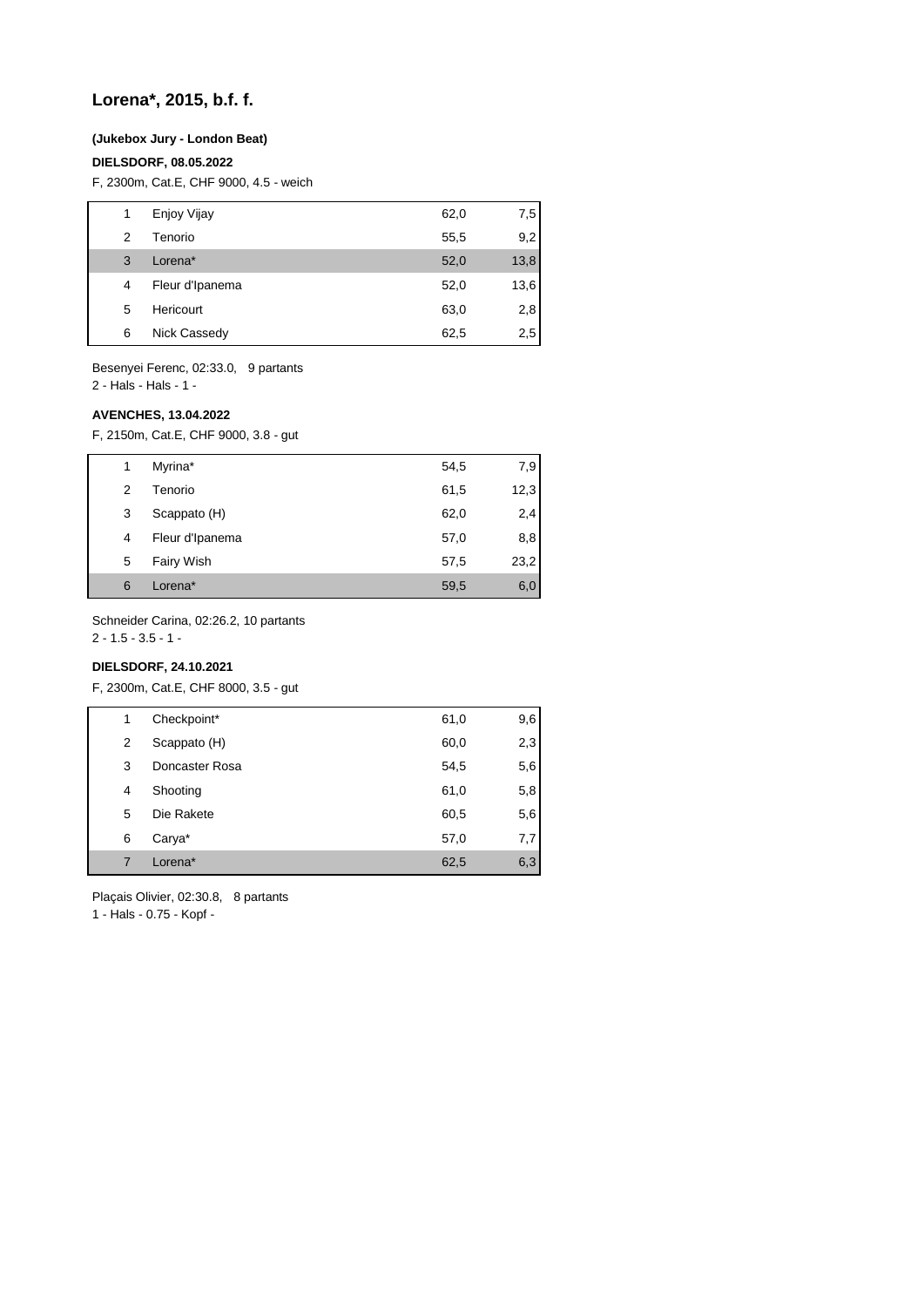# **Maison Bleu, 2014, b. f.**

### **(Nathaniel - Monaco Dream)**

# **DIELSDORF, 08.05.2022**

F, 2300m, Cat.F, CHF 8000, 4.5 - weich

| 1  | Cri de Lope        | 56,0 | 7,9  |
|----|--------------------|------|------|
| 2  | Pontero            | 62,0 | 4,6  |
| 3  | Managua*           | 60,0 | 16,7 |
| 4  | Fiesta*            | 53,5 | 6,4  |
| 5  | Shamorin*          | 52,0 | 23,8 |
| 6  | Randolina*         | 54,5 | 15,3 |
| 12 | <b>Maison Bleu</b> | 57,5 | 12,8 |

Werder Pablo, 02:38.0, 14 partants Hals - 0.25 - k.K. - Hals -

#### **AVENCHES, 13.04.2022**

F, 2150m, Cat.E, CHF 9000, 3.8 - gut

| 1  | Myrina*            | 54,5 | 7,9  |
|----|--------------------|------|------|
| 2  | Tenorio            | 61,5 | 12,3 |
| 3  | Scappato (H)       | 62,0 | 2,4  |
| 4  | Fleur d'Ipanema    | 57,0 | 8,8  |
| 5  | <b>Fairy Wish</b>  | 57,5 | 23,2 |
| 6  | Lorena*            | 59,5 | 6,0  |
| 10 | <b>Maison Bleu</b> | 58,0 | 19,8 |

Burger Nadia, 02:26.2, 10 partants

# 2 - 1.5 - 3.5 - 1 -

## **AVENCHES, 18.09.2021**

F, 2150m, Cat.E, CHF 9000, 3.9 - gut

| 1 | Mister Zoff        | 53,5 | 14,4 |
|---|--------------------|------|------|
| 2 | Pontero            | 58,0 | 9,1  |
| 3 | Lordino*           | 60,5 | 23,4 |
| 4 | Nordic Oak         | 60,5 | 46,7 |
| 5 | <b>Maison Bleu</b> | 58,0 | 9,9  |
| 6 | Cri de Lope        | 58,5 | 5,7  |

Am.Vercelli Arabella, 02:24.5, 11 partants Kopf - k.K. - Hals - Hals -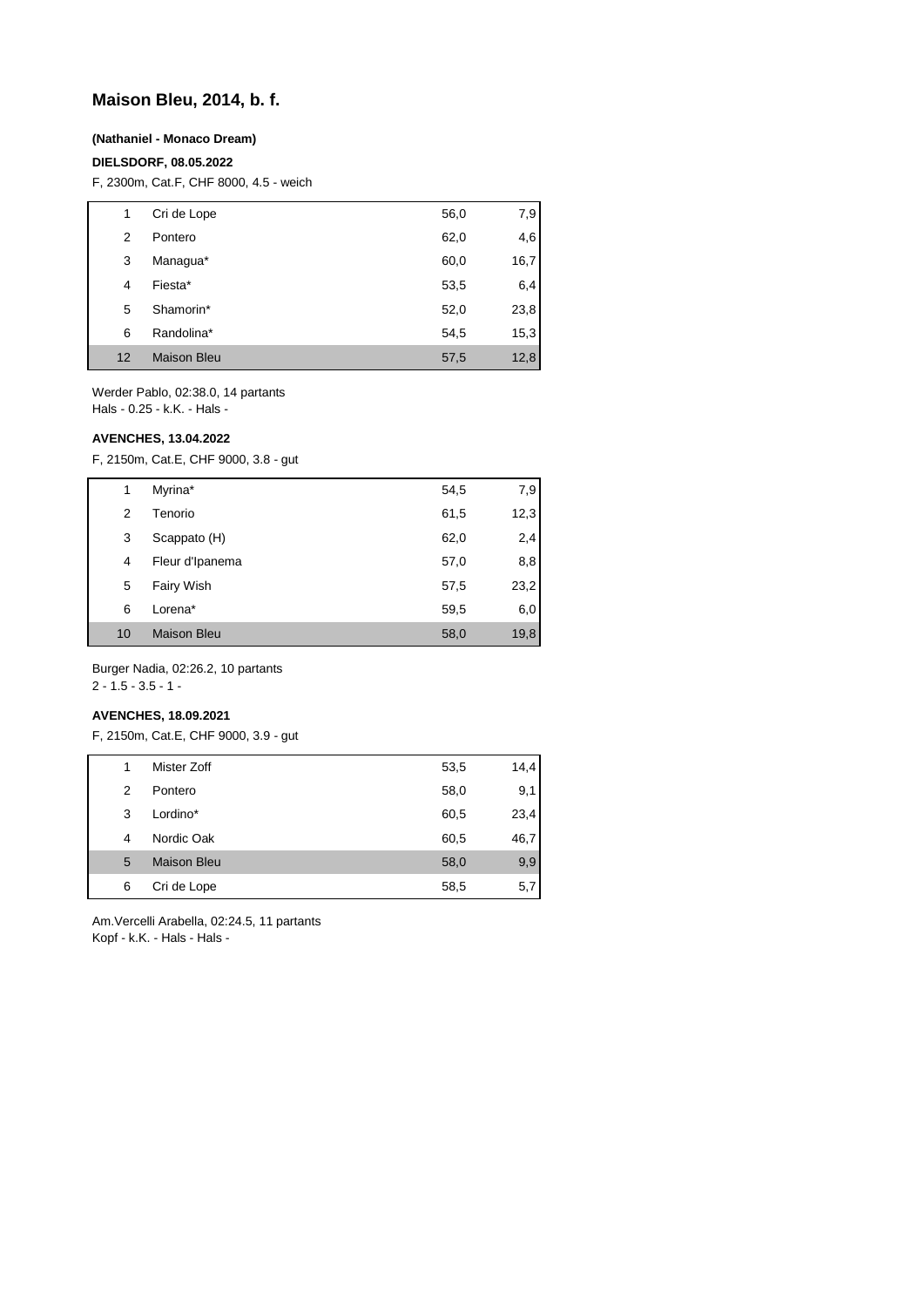# **Managua\*, 2016, b.f. f.**

## **(Shamalgan - Morgaine)**

### **DIELSDORF, 08.05.2022**

F, 2300m, Cat.F, CHF 8000, 4.5 - weich

| 1 | Cri de Lope | 56,0 | 7,9  |
|---|-------------|------|------|
| 2 | Pontero     | 62,0 | 4,6  |
| 3 | Managua*    | 60,0 | 16,7 |
| 4 | Fiesta*     | 53,5 | 6,4  |
| 5 | Shamorin*   | 52,0 | 23,8 |
| 6 | Randolina*  | 54,5 | 15,3 |
|   |             |      |      |

Harnois Cédric, 02:38.0, 14 partants Hals - 0.25 - k.K. - Hals -

#### **AVENCHES, 13.04.2022**

F, 2150m, Cat.F, CHF 8000, 3.8 - gut

| 1  | Journey Flash | 61,0 | 4,6  |
|----|---------------|------|------|
| 2  | Jascarpone*   | 52,5 | 31,4 |
| 3  | Fiesta*       | 59,5 | 6,9  |
| 4  | Qadan         | 62,5 | 5,8  |
| 5  | Ganador*      | 60,0 | 3,3  |
| 6  | Randolina*    | 54,0 | 10,8 |
| 10 | Managua*      | 58,0 | 28,5 |

Harnois Cédric, 02:25.0, 10 partants

2.5 - 0.25 - 0.75 - 2 -

# **DIELSDORF, 24.10.2021**

F, 1800m, Cat.E, CHF 7000, 3.5 - gut

| 1 | Myrina*    | 55,0 | 9,3  |
|---|------------|------|------|
| 2 | Jeföhl     | 55,5 | 5,0  |
| 3 | Ophelia    | 52,5 | 6,0  |
| 4 | Segantini* | 57,0 | 19,7 |
| 5 | Managua*   | 57,0 | 6,9  |
| 6 | Jashiba*   | 52,5 | 9,4  |

Lheureux Clément, 01:51.2, 12 partants K.K. - 4 - 0.75 - 2 -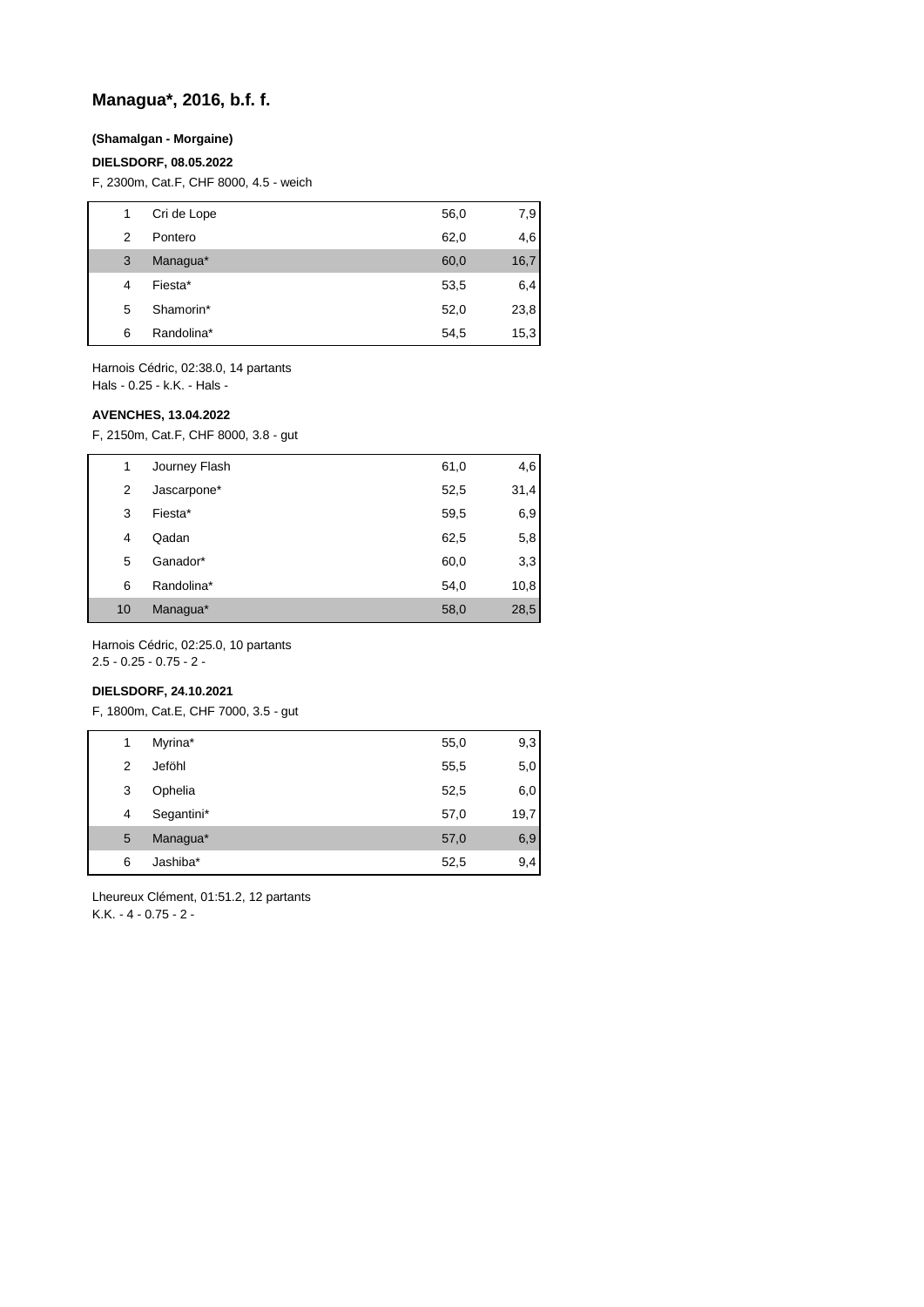# **Mister Zoff, 2013, b. h.**

## **(Zoffany - Maureenda)**

### **DIELSDORF, 08.05.2022**

F, 2300m, Cat.F, CHF 8000, 4.5 - weich

| 1 | Cri de Lope | 56,0 | 7,9  |
|---|-------------|------|------|
| 2 | Pontero     | 62,0 | 4,6  |
| 3 | Managua*    | 60,0 | 16,7 |
| 4 | Fiesta*     | 53,5 | 6,4  |
| 5 | Shamorin*   | 52,0 | 23,8 |
| 6 | Randolina*  | 54,5 | 15,3 |
| 7 | Mister Zoff | 61,0 | 9,8  |

Am.Heller Naomi, 02:38.0, 14 partants Hals - 0.25 - k.K. - Hals -

# **AVENCHES, 14.10.2021**

F, 2400m, Cat.E, CHF 9000, 3.9 - gut

| 1 | Scappato (H) | 59,0 | 1,9  |
|---|--------------|------|------|
| 2 | Lordino*     | 56,0 | 9,6  |
| 3 | Cri de Lope  | 55,5 | 14,5 |
| 4 | Checkpoint*  | 60,0 | 6,2  |
| 5 | Mister Zoff  | 52,5 | 5,8  |
| 6 | Shinduro     | 58,5 | 27,6 |

Guilbert Nicolas, 02:41.9, 7 partants

1.5 - 3 - 1.25 - Hals -

# **AVENCHES, 18.09.2021**

F, 2150m, Cat.E, CHF 9000, 3.9 - gut

| 1 | <b>Mister Zoff</b> | 53,5 | 14,4 |
|---|--------------------|------|------|
| 2 | Pontero            | 58,0 | 9,1  |
| 3 | Lordino*           | 60,5 | 23,4 |
| 4 | Nordic Oak         | 60,5 | 46,7 |
| 5 | Maison Bleu        | 58,0 | 9,9  |
| 6 | Cri de Lope        | 58,5 | 5,7  |

Guilbert Nicolas, 02:24.5, 11 partants Kopf - k.K. - Hals - Hals -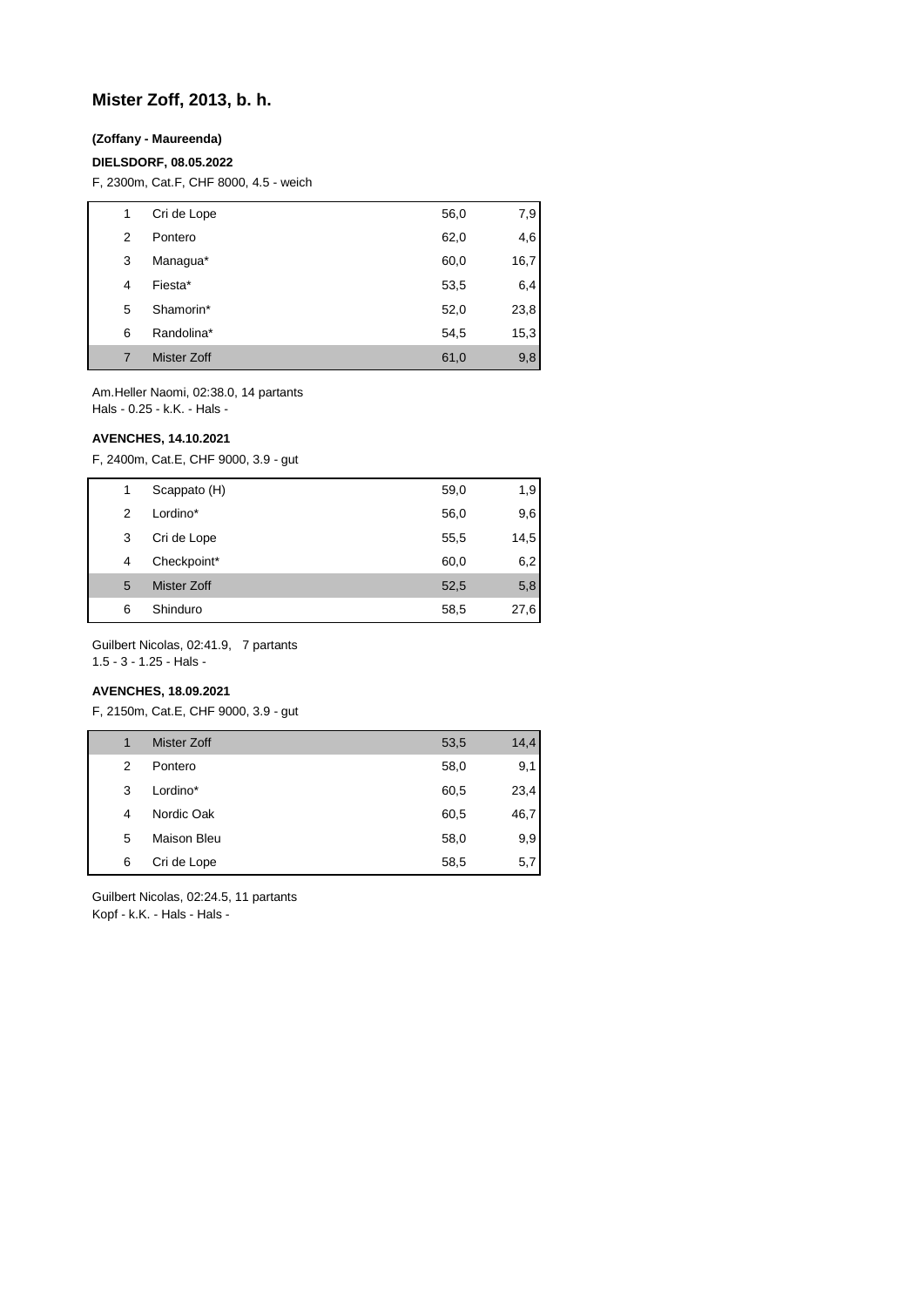# **Myrina\*, 2018, b. f.**

#### **(Vanishing Cupid - Marcellina)**

## **AARAU, 15.05.2022**

F, 2000m, Cat.E, CHF 7000, 3.5 - gut

| 1              | Lord Of The Alps* | 61,0 | 2,8 |
|----------------|-------------------|------|-----|
| $\overline{2}$ | Myrina*           | 61,5 | 2,1 |
| 3              | Look alike*       | 58,5 | 4,1 |
| 4              | Cool Sweety*      | 60,0 | 4,5 |
| 5              | Lordino*          | 56,0 | 6,8 |
|                |                   |      |     |

Campos Remi, 02:04.7, 5 partants 2.5 - 2 - 7 - Kopf

# **AVENCHES, 13.04.2022**

F, 2150m, Cat.E, CHF 9000, 3.8 - gut

| 1 | Myrina*           | 54,5 | 7,9  |
|---|-------------------|------|------|
| 2 | Tenorio           | 61,5 | 12,3 |
| 3 | Scappato (H)      | 62,0 | 2,4  |
| 4 | Fleur d'Ipanema   | 57,0 | 8,8  |
| 5 | <b>Fairy Wish</b> | 57,5 | 23,2 |
| 6 | Lorena*           | 59,5 | 6,0  |

Campos Remi, 02:26.2, 10 partants 2 - 1.5 - 3.5 - 1 -

#### **France - Lyon-la Soie, 18.11.2021**

F, 1800m, Cat.E, EUR 16000

NP Myrina\*

Campos Remi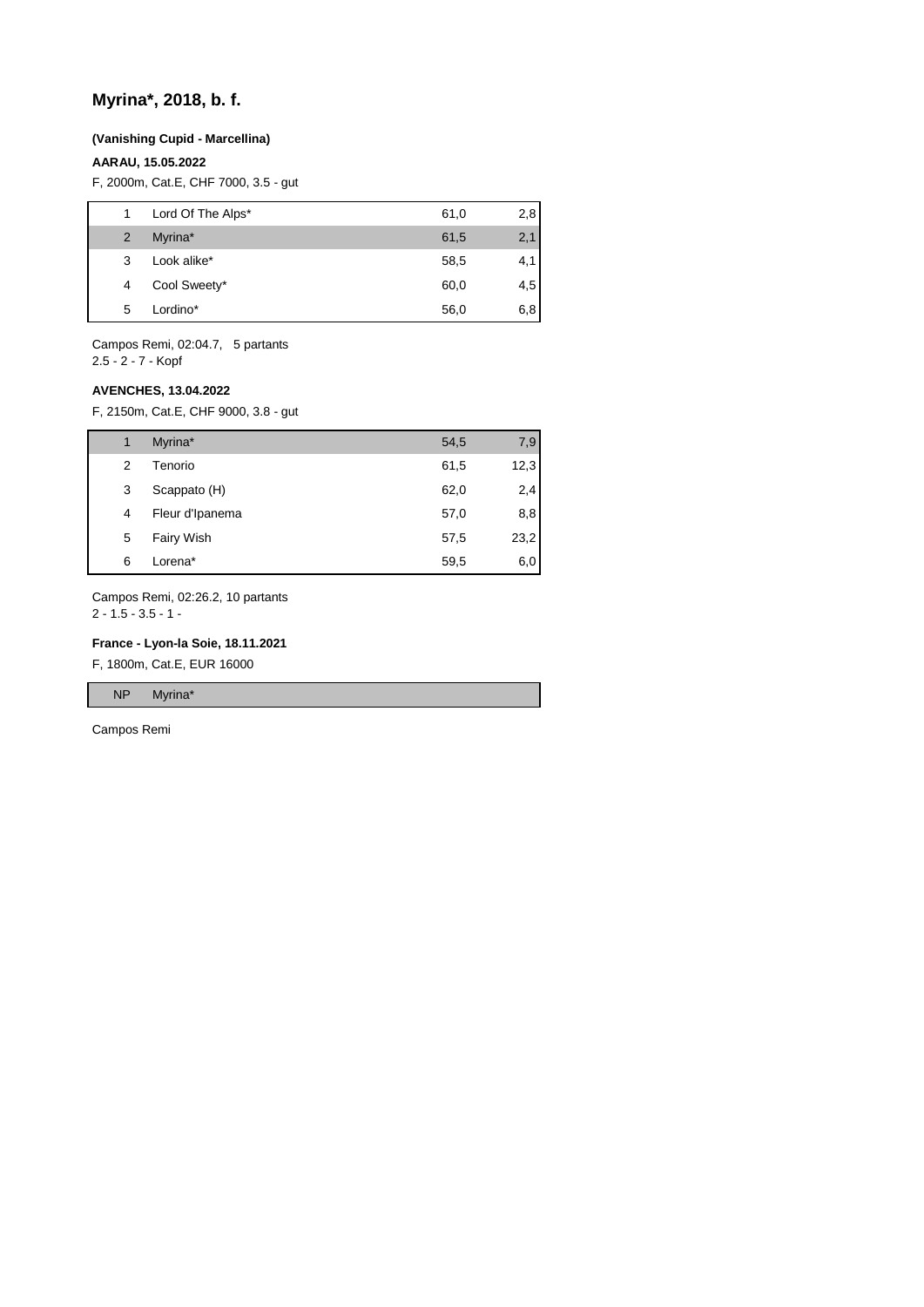# **Pontero, 2016, b. h.**

# **(Tertullian - Point Blank)**

## **DIELSDORF, 08.05.2022**

F, 2300m, Cat.F, CHF 8000, 4.5 - weich

| 1              | Cri de Lope | 56,0 | 7,9  |
|----------------|-------------|------|------|
| $\overline{2}$ | Pontero     | 62,0 | 4,6  |
| 3              | Managua*    | 60,0 | 16,7 |
| 4              | Fiesta*     | 53,5 | 6,4  |
| 5              | Shamorin*   | 52,0 | 23,8 |
| 6              | Randolina*  | 54,5 | 15,3 |

Am.Muntwyler Ella, 02:38.0, 14 partants Hals - 0.25 - k.K. - Hals -

#### **AVENCHES, 14.10.2021**

F, 2150m, Cat.F, CHF 8000, 3.9 - gut

|   | Jeföhl       | 54,5 | 16,2 |
|---|--------------|------|------|
| 2 | Pontero      | 63,0 | 3,4  |
| 3 | Moon Gem*    | 61,0 | 8,4  |
| 4 | Fame On You  | 59,0 | 6,1  |
| 5 | Larissa*     | 59,0 | 8,9  |
| 6 | Scotsh Club* | 56,5 | 15,3 |

Am.Muntwyler Ella, 02:23.6, 14 partants

Hals - 0.25 - 1 - 3.5 -

# **AVENCHES, 18.09.2021**

F, 2150m, Cat.E, CHF 9000, 3.9 - gut

| 1              | Mister Zoff | 53,5 | 14,4 |
|----------------|-------------|------|------|
| $\overline{2}$ | Pontero     | 58,0 | 9,1  |
| 3              | Lordino*    | 60,5 | 23,4 |
| 4              | Nordic Oak  | 60,5 | 46,7 |
| 5              | Maison Bleu | 58,0 | 9,9  |
| 6              | Cri de Lope | 58,5 | 5,7  |

Lheureux Clément, 02:24.5, 11 partants Kopf - k.K. - Hals - Hals -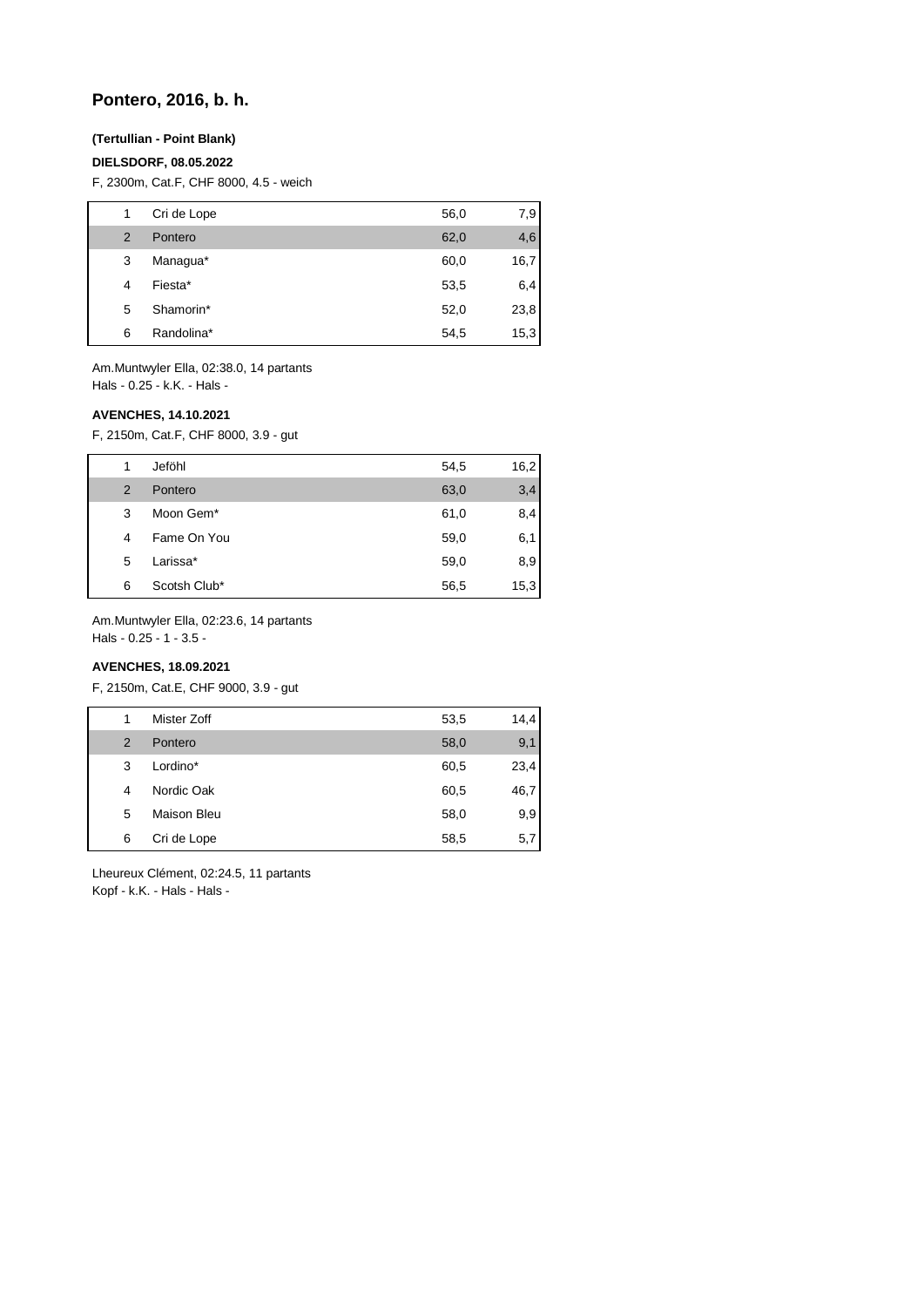# **Ruby Beauty\*, 2013, b. f.**

## **(Mamool - Red Nose)**

### **AVENCHES, 13.04.2022**

F, 2150m, Cat.E, CHF 9000, 3.8 - gut

| 1 | Myrina*           | 54,5 | 7,9  |
|---|-------------------|------|------|
| 2 | Tenorio           | 61,5 | 12,3 |
| 3 | Scappato (H)      | 62,0 | 2,4  |
| 4 | Fleur d'Ipanema   | 57,0 | 8,8  |
| 5 | <b>Fairy Wish</b> | 57,5 | 23,2 |
| 6 | Lorena*           | 59,5 | 6,0  |
| 8 | Ruby Beauty*      | 58,0 | 24,5 |

Am.Langhard Sally, 02:26.2, 10 partants 2 - 1.5 - 3.5 - 1 -

## **AVENCHES, 14.10.2021**

F, 2400m, Cat.E, CHF 9000, 3.9 - gut

| 1 | Scappato (H) | 59,0 | 1,9  |
|---|--------------|------|------|
| 2 | Lordino*     | 56,0 | 9,6  |
| 3 | Cri de Lope  | 55,5 | 14,5 |
| 4 | Checkpoint*  | 60,0 | 6,2  |
| 5 | Mister Zoff  | 52,5 | 5,8  |
| 6 | Shinduro     | 58,5 | 27,6 |
|   | Ruby Beauty* | 58,0 | 8,8  |
|   |              |      |      |

Am.Langhard Jenny, 02:41.9, 7 partants 1.5 - 3 - 1.25 - Hals -

## **FRAUENFELD, 05.09.2021**

F, 2400m, Cat.E, CHF 8000, 4 - gut

| 1              | Samurai      | 63,0 | 2,0  |
|----------------|--------------|------|------|
| 2              | Scappato (H) | 60,0 | 2,1  |
| 3              | Lordino*     | 57,0 | 15,7 |
| $\overline{4}$ | Ruby Beauty* | 62,5 | 4,0  |
| 5              | Sociopath    | 58,0 | 5,7  |
|                |              |      |      |

Am.Langhard Jenny, 02:46.7, 5 partants 0.5 - Nase - 4 - 1.25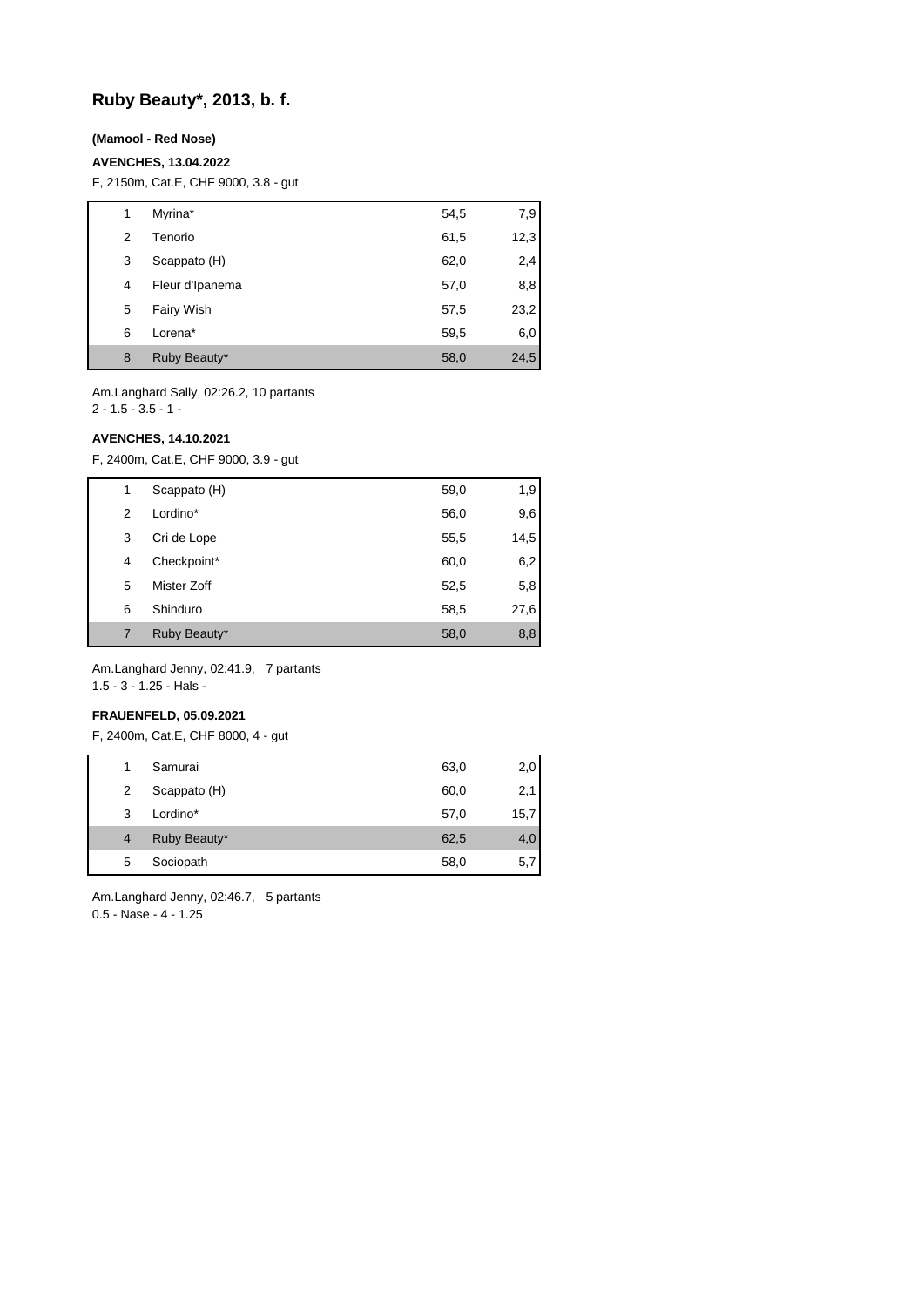# **Top Cat, 2016, b. h.**

## **(Footstepinthesand - Miss Mocca)**

### **AVENCHES, 13.04.2022**

F, 1800m, Cat.E, CHF 9000, 3.8 - gut

| 1 | Nick Cassedy   | 57,0 | 2,7  |
|---|----------------|------|------|
| 2 | Shooting       | 55,5 | 4,8  |
| 3 | Shaolin        | 59,5 | 14,2 |
| 4 | Reybus         | 55,5 | 3,6  |
| 5 | <b>Top Cat</b> | 53,0 | 14,2 |
| 6 | Miyaz          | 61,5 | 5,3  |

Zwahlen Karin, 02:03.4, 6 partants  $2 - 8 - 1 - 7 -$ 

#### **AVENCHES, 14.10.2021**

F, 1800m, Cat.E, CHF 9000, 3.9 - gut

| 1              | Reybus            | 57,0 | 4,5  |
|----------------|-------------------|------|------|
| 2              | Shooting          | 59,5 | 5,8  |
| 3              | <b>Fairy Wish</b> | 56,0 | 9,0  |
| $\overline{4}$ | <b>Top Cat</b>    | 57,0 | 13,4 |
| 5              | Jazou*            | 52,0 | 8,2  |
| 6              | Corniche Bay      | 56,0 | 16,0 |

Am.Muntwyler Ella, 01:59.2, 10 partants

 $0.75 - 1.5 - 2 - 1.5 -$ 

# **FRAUENFELD, 05.09.2021**

F, 1850m, Cat.E, CHF 10000, 4 - gut

| 1 | Vallee des Fleurs | 57,0 | 4,1  |
|---|-------------------|------|------|
| 2 | Die Rakete        | 56,0 | 7,51 |
| 3 | <b>Fairy Wish</b> | 52,0 | 2,6  |
| 4 | Cool Sweety*      | 58,5 | 5,2  |
| 5 | Shaolin           | 63,5 | 5,9  |
| 6 | <b>Top Cat</b>    | 58,0 | 6,0  |

Guilbert Nicolas, 01:54.9, 8 partants 2.5 - 0.5 - 0.75 - 1 -